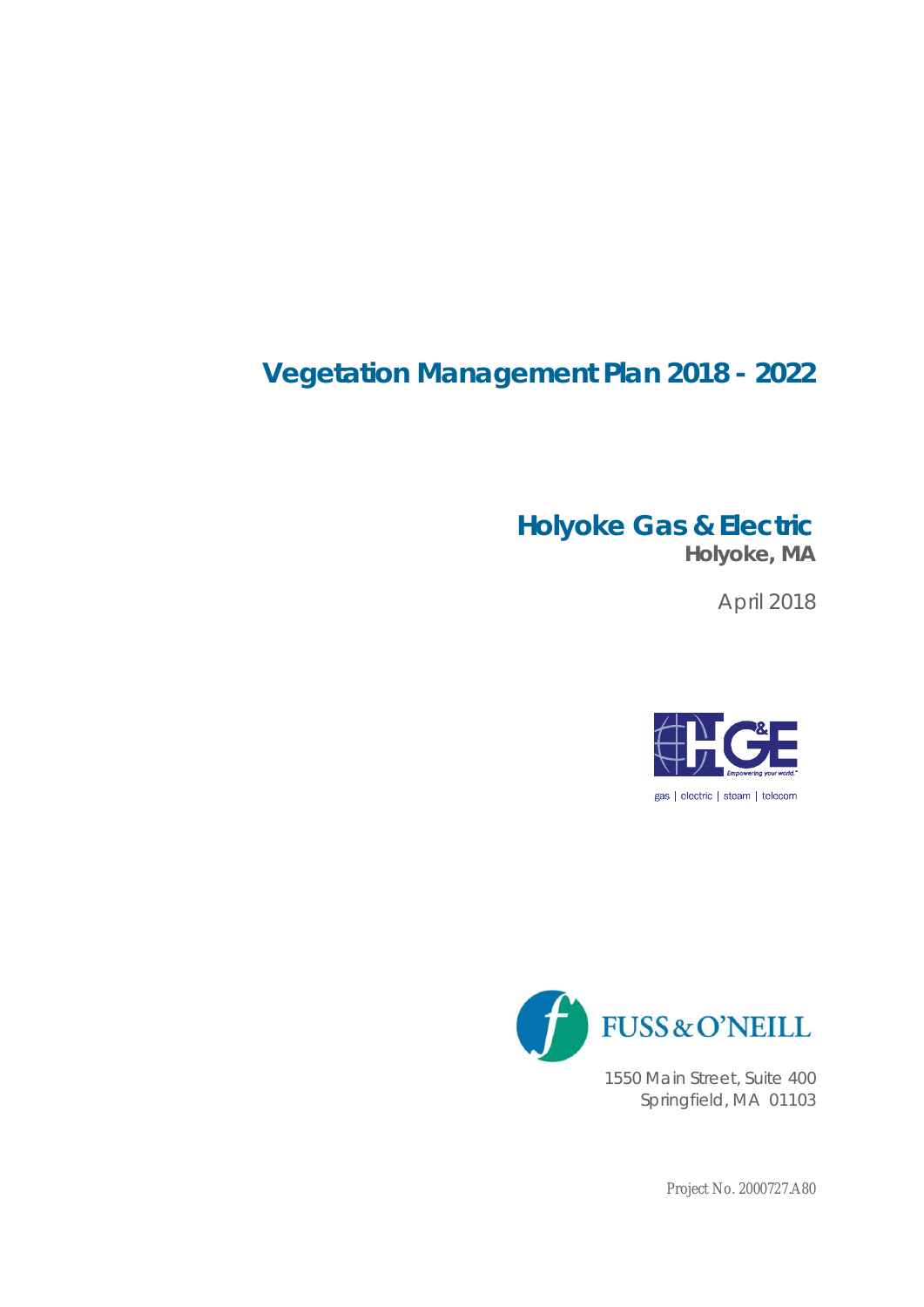

# **Table of Contents**

### Vegetation Management Plan 2018 - 2022 Holyoke Gas & Electric

| 1 |                                                                                                            |  |  |
|---|------------------------------------------------------------------------------------------------------------|--|--|
| 2 | 2.1<br>2.2<br>2.3<br>2.4                                                                                   |  |  |
| 3 |                                                                                                            |  |  |
| 4 | Methods of Vegetation Management and Rationale for Use  4<br>4.1<br>4.2<br>4.3<br>4.4<br>4.5<br>4.6<br>4.7 |  |  |
| 5 | 5.1<br>5.2<br>5.3<br>5.4<br>5.5<br>5.6                                                                     |  |  |
| 6 | Sensitive Area Identification and Vegetation Control Strategies within<br>6.1<br>6.2<br>6.3<br>6.4<br>6.5  |  |  |
| 7 | 7.1<br>7.2<br>7.3<br>7.4                                                                                   |  |  |



 $\mathbf{i}$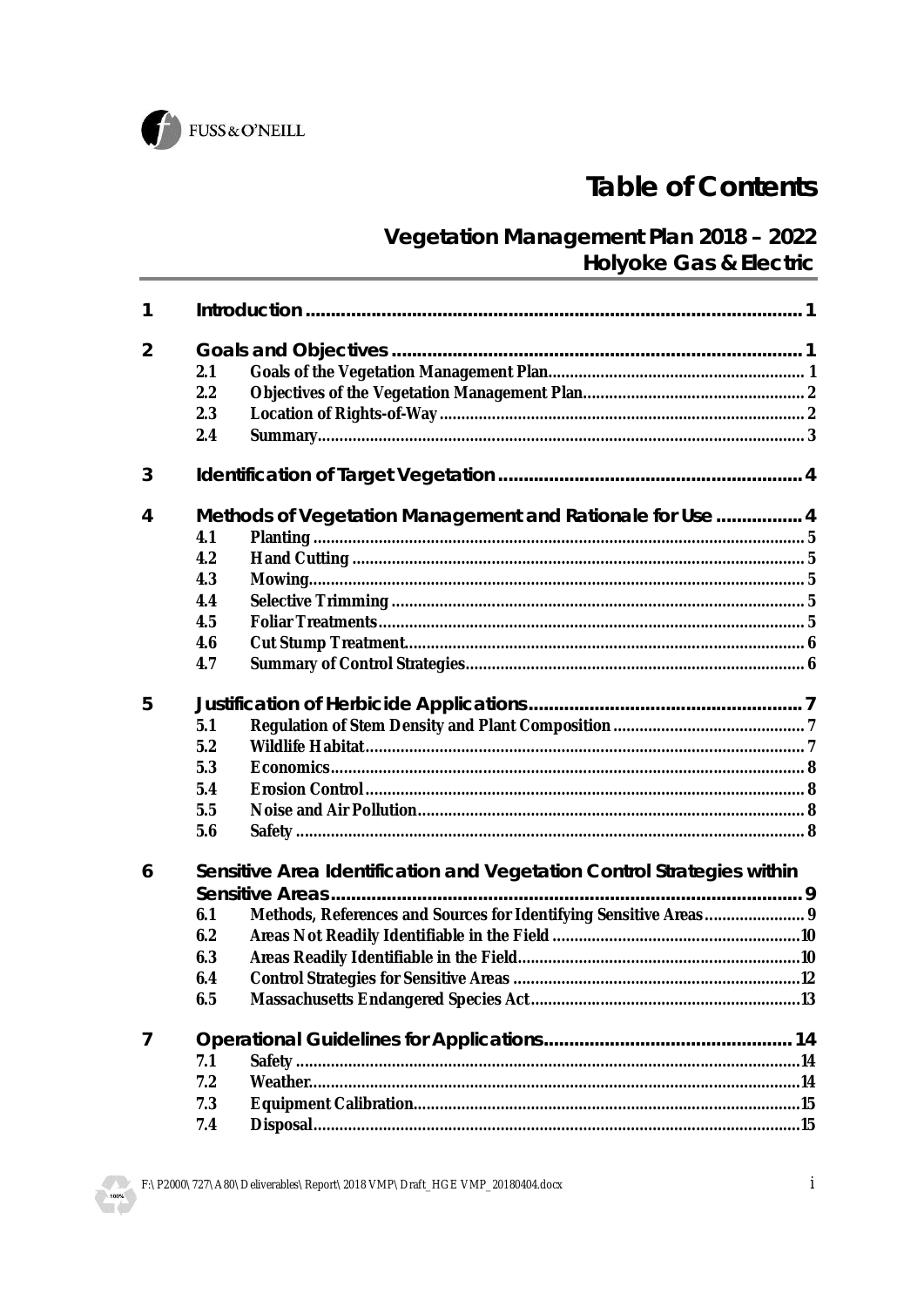

# **Table of Contents**

### **Vegetation Management Plan 2018 – 2022 Holyoke Gas & Electric**

|               | 7.5        |                                                                       |                       |  |  |
|---------------|------------|-----------------------------------------------------------------------|-----------------------|--|--|
|               | 7.6        |                                                                       |                       |  |  |
|               | 7.7        |                                                                       |                       |  |  |
|               | 7.8        |                                                                       |                       |  |  |
|               | 7.9        |                                                                       |                       |  |  |
|               | 7.10       |                                                                       |                       |  |  |
| 8             |            | Identification and Qualifications of Individuals Developing and       |                       |  |  |
| 9             |            | Techniques/Programs to Minimize the Amount and Frequency of           |                       |  |  |
|               |            |                                                                       |                       |  |  |
|               | 9.1        |                                                                       |                       |  |  |
|               | 9.2        |                                                                       |                       |  |  |
|               | 9.3        |                                                                       |                       |  |  |
|               | 9.4        |                                                                       |                       |  |  |
|               | 9.5        |                                                                       |                       |  |  |
|               | 9.6        |                                                                       |                       |  |  |
| 10            |            | Alternative Land Use Provisions or Agreements Minimizing the Need for |                       |  |  |
| 11            |            |                                                                       |                       |  |  |
| <b>Tables</b> |            |                                                                       | <b>Following Page</b> |  |  |
| 1             |            | <b>Summary of Control Strategies</b>                                  | 6                     |  |  |
| 2             |            | Sensitive Area Restriction Guide (333 CMR 11.04)                      | 11                    |  |  |
| Figures       |            |                                                                       | Following Page        |  |  |
| 1             | Locus Map  |                                                                       |                       |  |  |
|               | Appendices |                                                                       | End of Report         |  |  |
| A             |            | NERC Transmission Vegetation Management Plan                          |                       |  |  |
| <sub>B</sub>  |            | 333 CMR 11.00 Rights-Of-Way Management Regulations                    |                       |  |  |

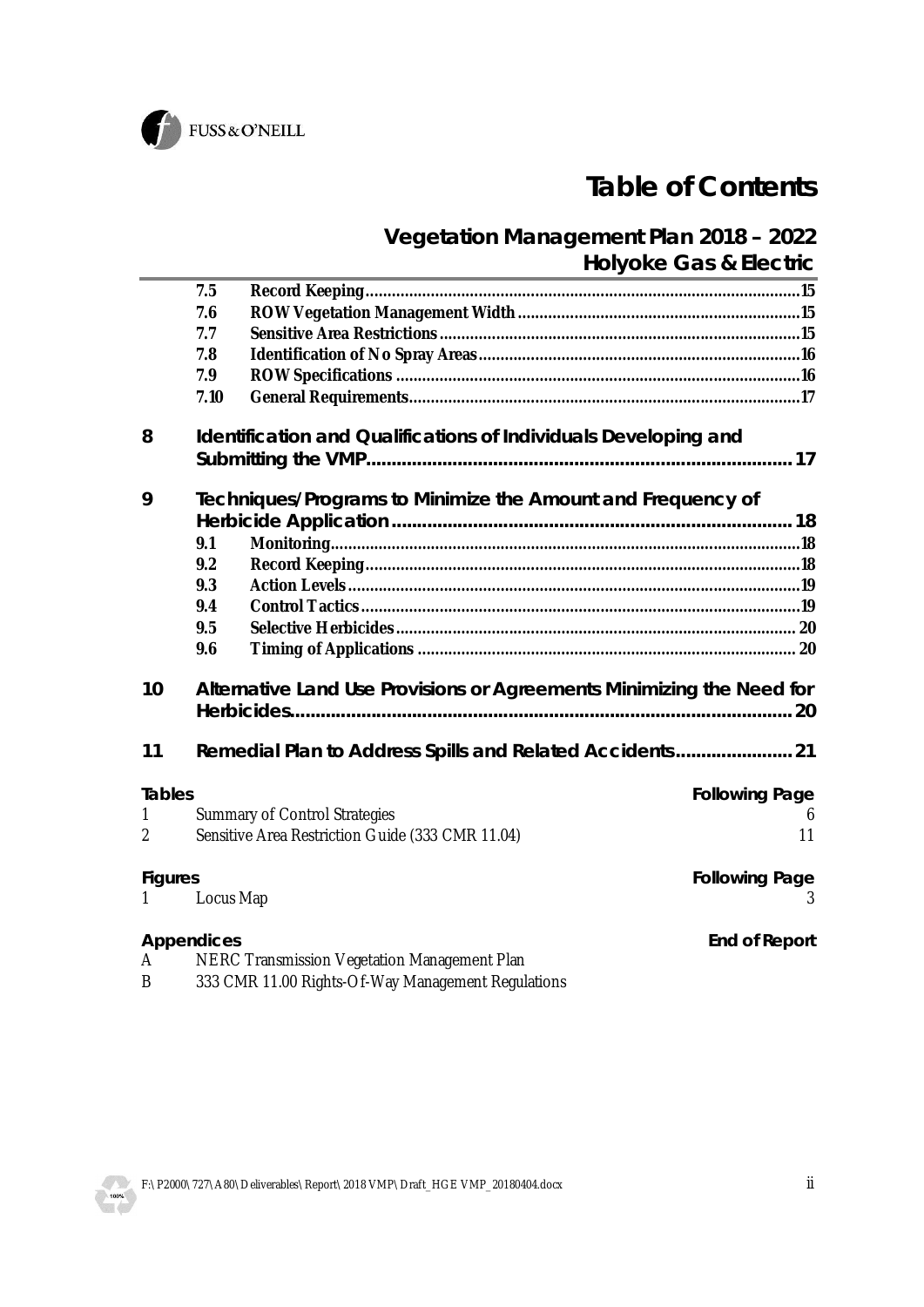

## **1 Introduction**

The purpose of this Vegetation Management Plan (VMP) is to outline the City of Holyoke Gas and Electric Department (hereafter referred to as "HG&E") plan for managing vegetation during the fiveyear period 2018 through 2022 in compliance with the Rights-of-Way (ROWs) Management regulations 333 CMR 11.00 (see *Appendix B*). This VMP addresses the HG&E plan for managing vegetation along rights-of-way associated with their gas and electrical transmission and distribution operations as well as the approximately 8 miles of ROWs along the three canals in Holyoke, Massachusetts managed by HG&E. In addition, included in *Appendix A* of this VMP is additional guidance intended to meet the requirements of the NERC Standard Compliance Template FAC-003-1 Requirement 1 for vegetation management specifically for transmission lines. This information is included to satisfy the ISO New England self-certification for the compliance with the NERC requirement cited above. The North American Electric Reliability Corporation (NERC) Transmission Vegetation Management Plan (TVMP) is included as *Appendix A* to consolidate HG&E vegetation management-related documentation.

In addition to the utility ROWs listed above, the VMP addresses vegetation management activities in ROWs associated with public pathways owned and maintained by HG&E and located in Lower Riverside Park, and Gatehouse Park in South Hadley, Massachusetts.

## **2 Goals and Objectives**

#### **2.1 Goals of the Vegetation Management Plan**

The primary goals of this utility right-of-way VMP are the control of vegetation and the establishment of standard operating procedures relative to vegetation management to maintain the safe and uninterrupted electric, gas and the hydropower systems of HG&E. The provision of physical and visual access to HG&E equipment and lines is also necessary to permit routine and emergency maintenance and operation in order to provide continuous and reliable utility service. Additional goals for ROWs in Lower Riverside Park and Gatehouse Park include removal and control of nuisance and invasive species to provide safe access and passage for the public utilizing the parks.

An additional goal of this VMP is that the vegetation management practices along all HG&E ROWs are conducted in the most environmentally sound manner through an integrated vegetation management (IVM) program that will minimize the reliance upon herbicides and encourage the growth of herbaceous species within the ROWs.

This VMP is a guidance document that forms the basis for the Yearly Operational Plans (YOPs). A YOP will be prepared for each year of the VMP to provide a detailed description of the vegetation management activities to be conducted in that calendar year.

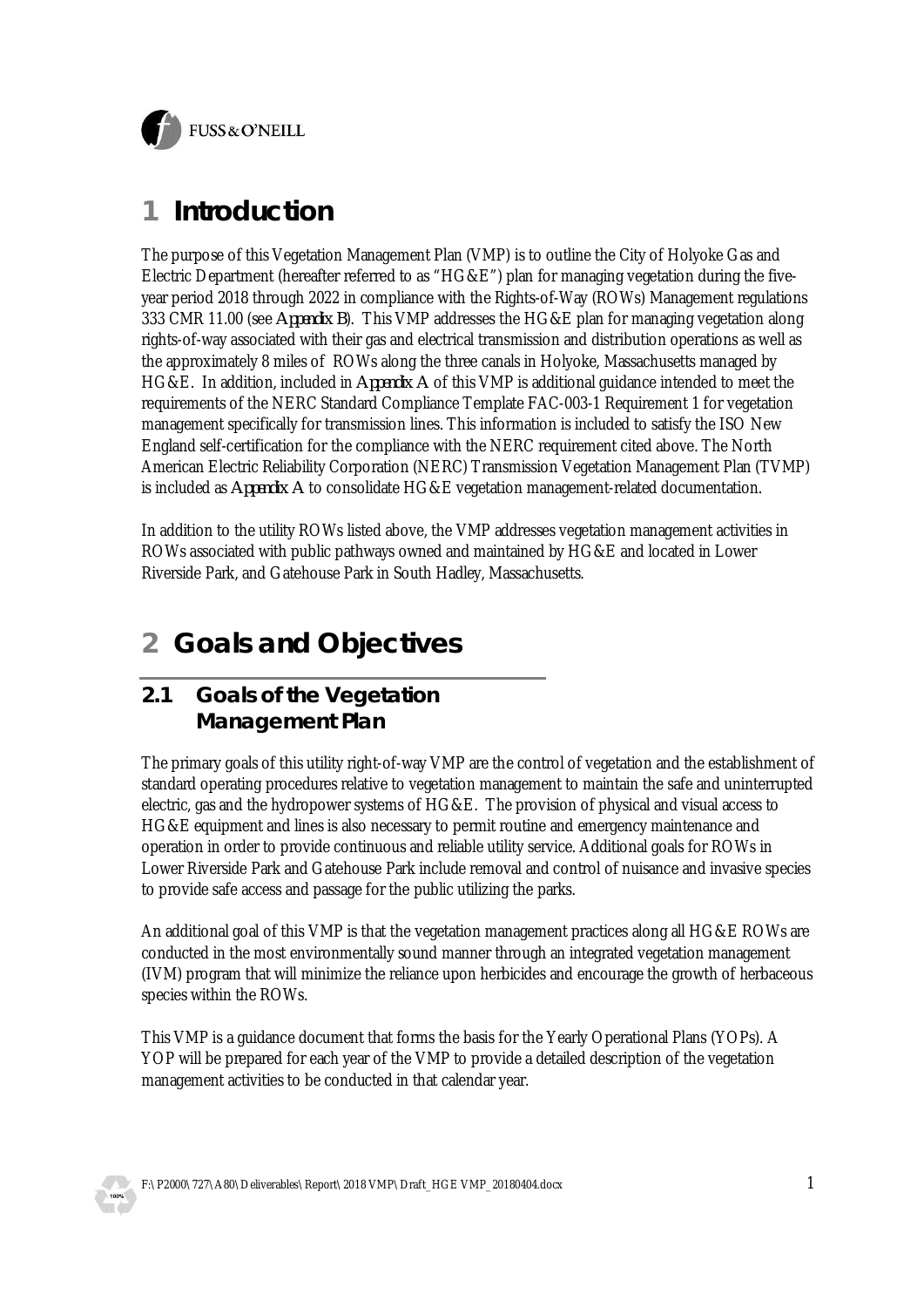

#### **2.2 Objectives of the Vegetation Management Plan**

The primary objectives of the VMP are:

- the selective elimination of woody vegetation that has the potential to fault overhead conductors on the ROW, causing circuits to open and leading to interruptions in electrical service;
- · the maintenance of a required low-growth area around gas distribution vaults in accordance with requirements of the Massachusetts Department of Public Utilities;
- the control of vegetation to provide physical and visual access to above-ground lines and equipment and the canal banks for inspection, maintenance and repair;
- · the selective elimination of woody vegetation to protect the structural integrity of the canal walls by preventing root systems from penetrating and damaging the masonry walls of the canals, which could impact power generation; and
- control of nuisance vegetation (e.g., poison ivy), invasive species, and maintenance of lowgrowth areas along pathway ROWs in Lower Riverside Park and Gatehouse Park to provide safe access and passage for the public and emergency vehicles.

The program -outlined in this VMP is also designed to maintain an acceptable appearance of the rightsof-way, as well as minimize erosion and inhibit the re-establishment of target tree species by encouraging the development of ground cover and low shrubs.

The management program will accomplish these objectives in a cost effective manner with appropriate regard for worker safety, protection of public health and the environment from unreasonable adverse effects, and in compliance with all applicable Local, State, and Federal laws and regulations.

In order of preference by HG&E, this VMP will involve the use of mechanical, chemical, and cultural control techniques to control undesirable vegetation in an ecologically sound manner. The choice of the target vegetation and appropriate control technique will be the core of the program. It is the intent of HG&E to use only herbicides and application methods recommended for use in sensitive areas, as per 333 CMR 11.04 (d), on the full length and width of all ROW areas it shall treat.

This VMP is intended to provide State and Local officials, and any other interested parties, a basic source of information on the HG&E VMP. This document is further designed to provide overall guidance for the licensed and certified applicators working on behalf of the HG&E to implement the VMP.

### **2.3 Location of Rights-of-Way**

The ROWs for electrical transmission and distribution lines are primarily located within the City of Holyoke, with a limited amount of lines extending into the adjacent City of Chicopee. Approximately 906 pole miles of transmission and distribution lines provide service.



F:\P2000\727\A80\Deliverables\Report\2018 VMP\Draft\_HGE VMP\_20180404.docx 2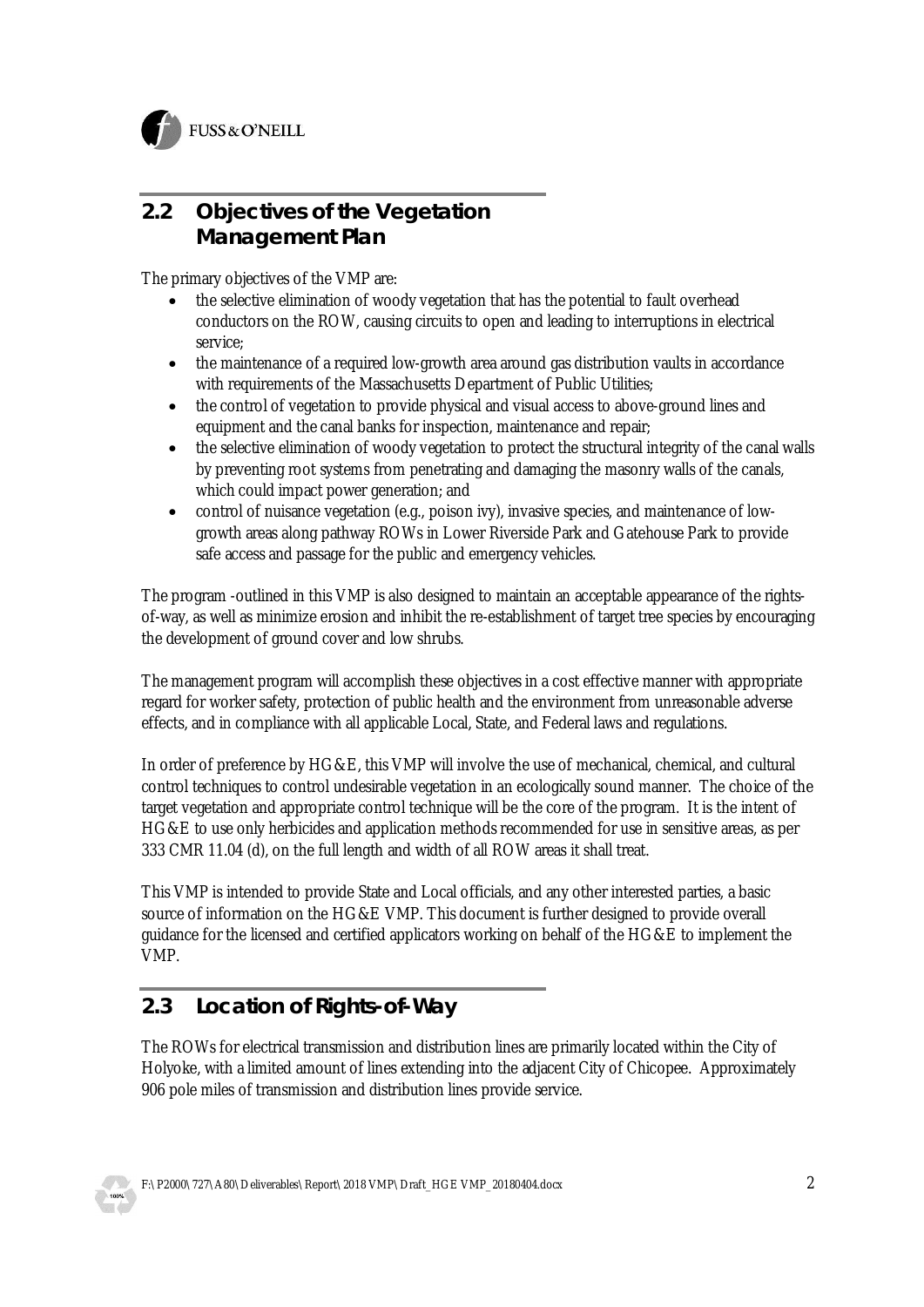

Transmission lines operate at a voltage of 115 KV and connect the HG&E generating facilities with substations and are also interconnected with the transmission facilities of other utilities. The distribution lines operate at 4,800 and 13,800 volts. Bulk supply lines link substations and local distribution lines. The latter provide electrical service to HG&E customers.

The majority of the local distribution lines are located along roads and driveways. The remainder of the lines are off-road and traverse a variety of land uses. Although included in prior VMPs, the above ground steam distribution and condensate lines located in downtown Holyoke have been decommissioned and removed. While the gas distribution lines are located below ground, gas distribution vaults contain pressure regulating/relief stations that may have equipment projecting above ground. These stations reduce and control the gas pressure in a pipeline downstream from a higher pressure source of natural gas.

The HG&E canal ROWs are located in the City of Holyoke (see *Figure 1*). The three-level canal system extends through the lower areas of the City of Holyoke and provides water for industrial and hydropower generation. The canal ROWs total approximately 8 miles in length.

Lower Riverside Park is located along the Connecticut River in South Hadley, Massachusetts. The recreational park is located downstream of the Holyoke Dam, east of Route 202, and west of Route 116. The nearly 8.4 acre park has approximately 1,300 linear feet of pathways providing public pedestrian, ADA and emergency vehicle access, limited parking, and a viewing platform (*Figure 1*).

Gatehouse Park is located along the Connecticut River in South Hadley, Massachusetts, upstream of Lower Riverside Park. This park is located adjacent to the Holyoke Dam, east of Route 202 and west of Route 116. The park provides public access and is approximately 350 feet long and 100 feet wide and provides a picnic area overlooking the dam (*Figure 1).*

#### **2.4 Summary**

In summary, the goals and objectives of this plan are as follows:

- · To utilize an IVM program designed to maximize control of undesirable vegetation while minimizing the use of herbicides through their judicious use.
- · To maintain the canal ROWs to their full width.
- · To coordinate vegetation management activities with the existing Comprehensive Canal Operations Plan (CCOP) and Threatened and Endangered Species Protection Plan for the canals.
- · To insure that all vegetation management operations are conducted in a safe, effective manner and in conformity with Local, State and Federal laws, regulations and permit conditions.
- · At a minimum, to treat all public or private ground and surface drinking water supplies, surface waters, wetlands and water over wetlands, inhabited areas, agricultural areas, certified vernal pools, and priority habitat areas as sensitive sites that require special consideration during vegetation management operations.

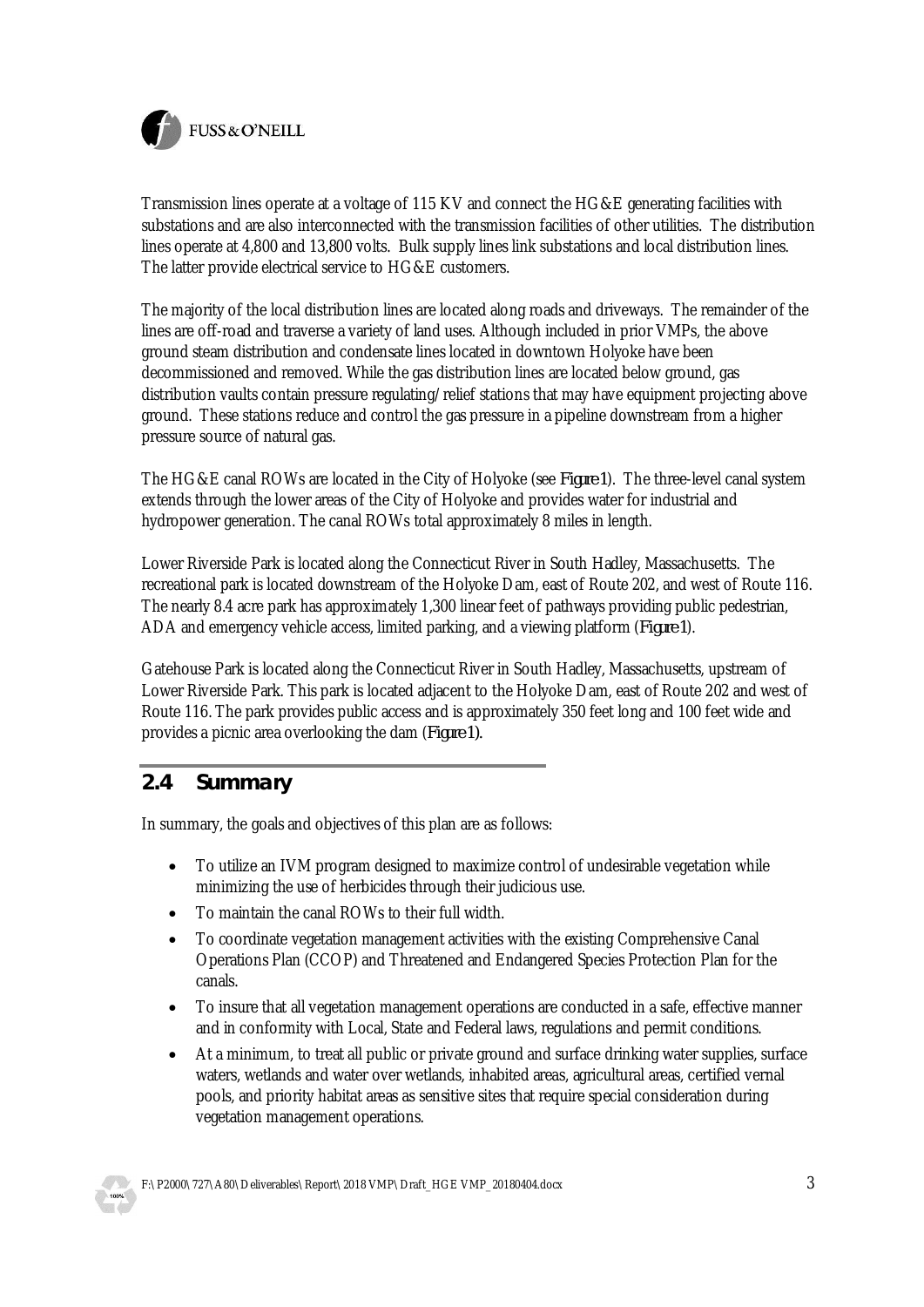

- · To hand cut or mow when possible, especially to protect environmentally sensitive sites and other areas where herbicide use is not permitted.
- · To retain appropriately certified and licensed applicators to implement the HG&E VMP.
- · To have an HG&E representative respond quickly to any questions or complaints from the public and/or governmental agencies that relate to the VMP.
- · To perform an annual review of the VMP to assess treatment and cost effectiveness, environmental effects, public safety and compliance with regulations.

# **3 Identification of Target Vegetation**

For the purposes of this plan, plant species are divided into two groups, (1) undesirable (i.e. target) species capable of interfering with conductors and access to electric lines and gas distribution vaults and/or capable of damaging the canal walls and access to canals, and (2) desirable species. It is the responsibility of the vegetation control contractor to be knowledgeable about and to instruct crews in the identification of desirable and undesirable species and the various herbicide control techniques necessary for IVM.

In general, undesirable species include trees, tall maturing shrubs (i.e., greater than 12 feet in height) and vines. This includes, but is not limited to, conifers, pines, grape vines, Virginia creeper, bittersweet, poison ivy, mulberry, staghorn sumac, catalpa, white ash, cottonwood, poplar, silver maple, red oak, American elm, box elder, black cherry, black birch, black locust, dogwood, Japanese knotweed, Norway maple, tree of heaven, autumn olive, Japanese barberry, exotic bush honeysuckle, and black willow. Grasses also may be considered target species in the immediate vicinity of the gas distribution vaults. Removal of other undesirable species is necessary to facilitate physical and visual access to the ROWs for inspection, maintenance and repair.

Desirable species in the canal, electric line, and park ROWs include low maturing shrubs, ferns, grasses, herbs, and wildflowers. In the area immediately surrounding the above-ground portions of the gas distribution vaults (i.e., an approximately 10-foot radius), only low-growing grasses are desirable.

### **4 Methods of Vegetation Management and Rationale for Use**

Vegetation along the ROWs will involve IVM, including cultural (e.g. encouraging the growth of lowgrowing, herbaceous species), mechanical control methods (e.g., hand cutting, mowing, selective trimming) and chemical control (e.g., foliar herbicide treatments and cut stump treatments). The method chosen for a given vegetation problem will attempt to achieve a long-term, low maintenance vegetation management program through the encouragement of a stable herbaceous community.

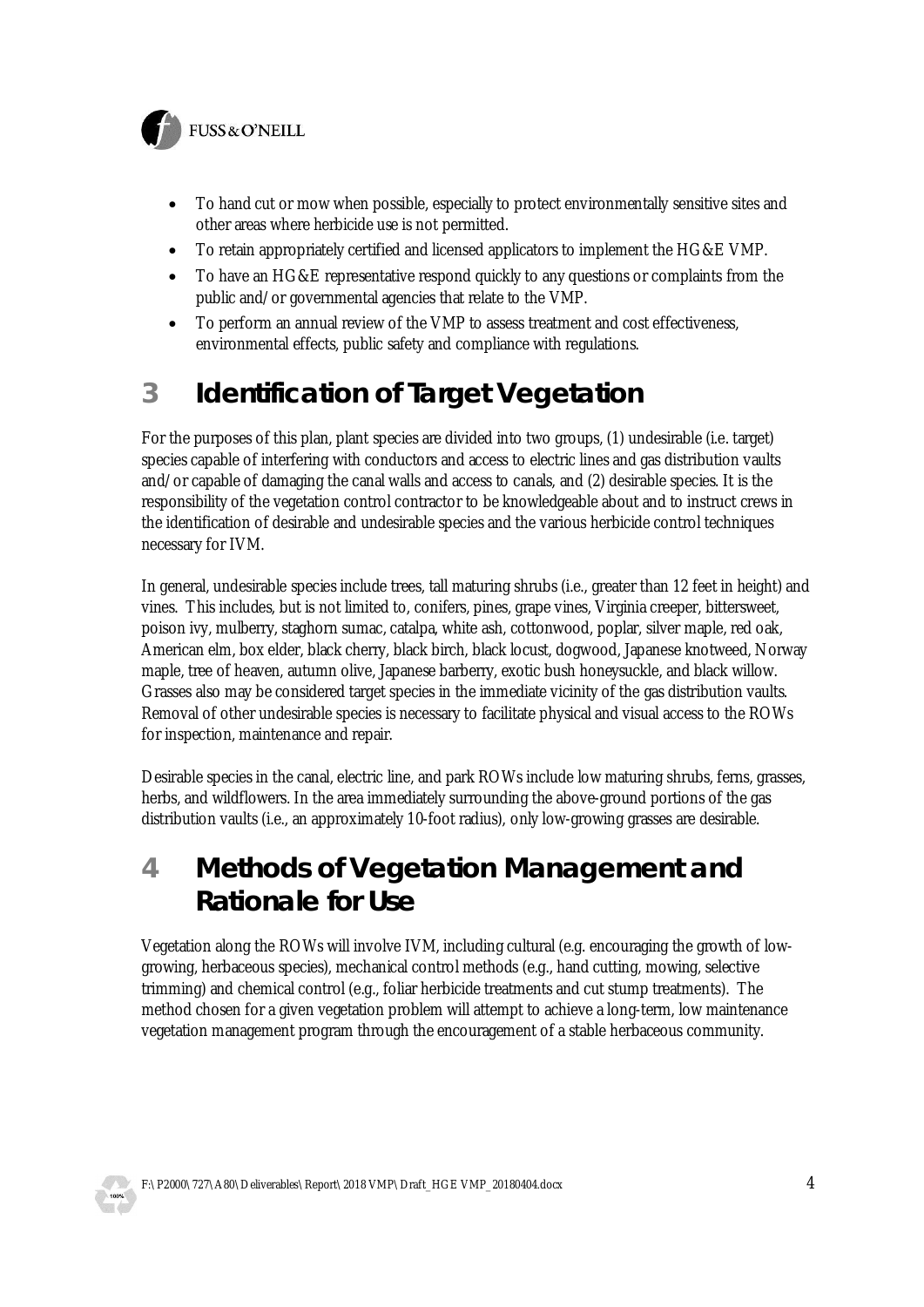

### **4.1 Planting**

Where appropriate on the canal ROWs, planting that encourages the development of a stable herbaceous layer and eliminates the presence of woody species along the canal banks may be used. It is anticipated that planting for slope stabilization and erosion and sedimentation control may also be required in areas where tree species are removed by mechanical methods. Planting of wildflower species for habitat and aesthetic benefit may occur along the park ROWs.

### **4.2 Hand Cutting**

Hand cutting consists of the mechanical cutting of target species using chain saws or brush cutters. Target species are cut as close to the ground as practical with stump heights usually not exceeding three inches. Hand cutting is used in order to protect environmentally sensitive sites, or on target vegetation greater than twelve feet tall where herbicide use is prohibited by regulation. Hand cutting is used on those restricted sites where terrain, site size or sensitivity render mowing impossible or impractical. Hand cutting may be used at any time of the year.

### **4.3 Mowing**

Mowing consists of the mechanical cutting of target vegetation using machines. Depending upon the resources available, mechanical cutting may be made using a consumer-type push mower, a large selfpropelled or rider mower, brush hog, edgers, and "Weed Whackers". Selection of specific equipment is based on terrain, target vegetation size and equipment availability. Mowing is used on sites where herbicide use is prohibited by regulation, where a large number of target species stems have exceeded maximum control heights, or where access is inhibited by high woody vegetation density and that access is required in the short term. The use of mowing as a treatment method is restricted by steep slopes, rocky terrain, and wet sites with deep soft soils. Mowing shall be used in most areas where terrain, site size and sensitivity permit efficient use of the equipment. Mowing may be used at any time of the year except when snow precludes operations.

#### **4.4 Selective Trimming**

Selective trimming consists of the mechanical pruning of the tops or encroaching limbs of trees. This trimming will be accomplished using aerial lifts mounted on trucks or tractors or, if terrain or obstructions prevent equipment access, climbing crews.

### **4.5 Foliar Treatments**

Foliar treatments involve the selective application of an herbicide diluted in water to the foliage of target vegetation. The two types of equipment used for foliar treatments are the hand-held pump sprayers and motorized truck-mounted sprayer. Both treatments use low pressure (i.e., below 60 psi at the nozzle) for application. Foliar treatments with hand-held pump sprayers are used on low-density target vegetation.

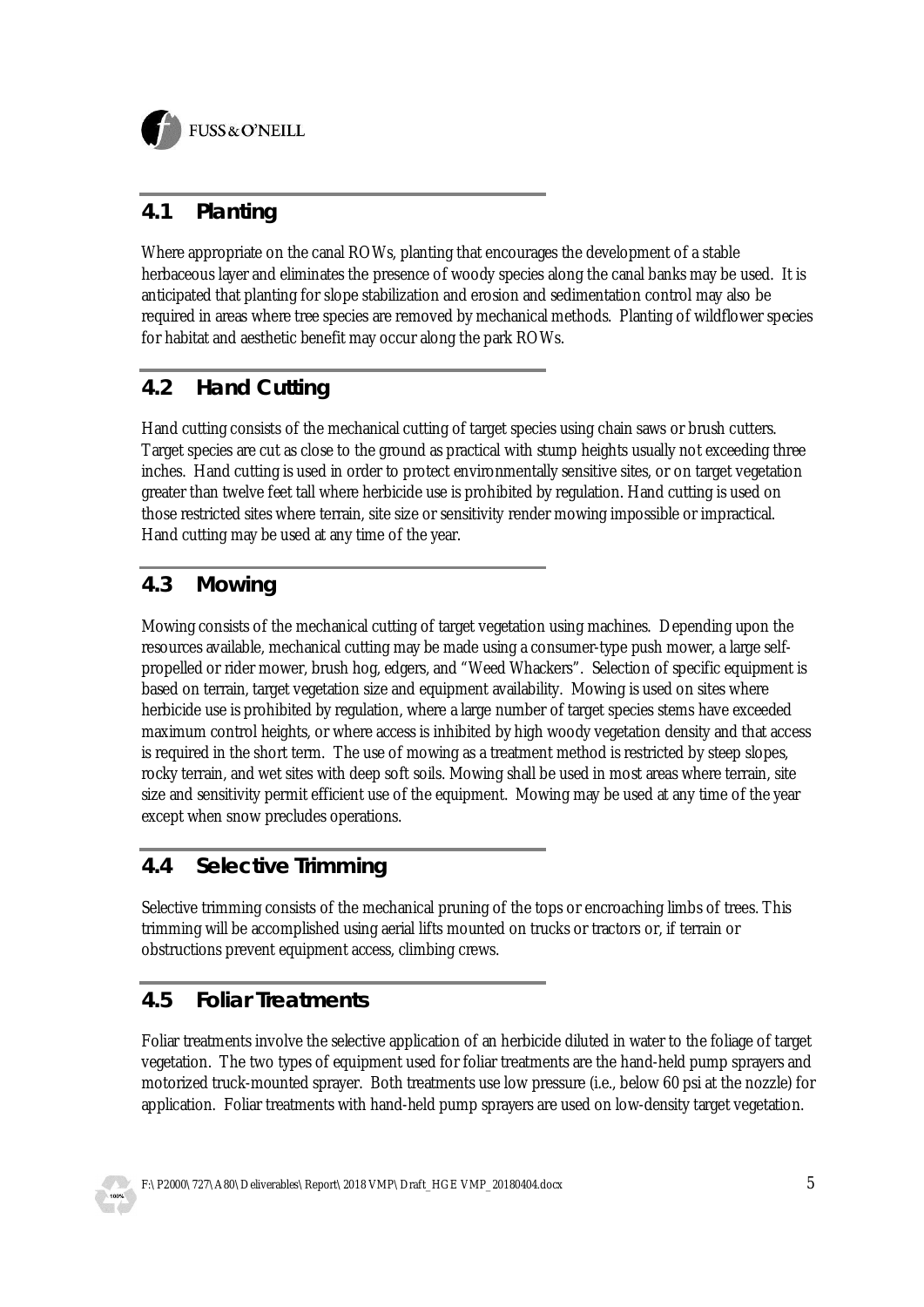

Motorized application equipment is used on higher density target vegetation. Both are used to apply the herbicide solution to lightly wet the target plants.

Foliar treatments are used on woody plants, grasses, weeds and conifer species, except in wetlands. All tree species less than 12 feet in height will be foliar herbicide treated. Treatment will take place when plants are in full leaf and actively growing, or in accordance with the manufacturer's recommendations. Foliar treatments are incorporated into the VMP because, when used according to the HG&E application program, they are an effective and efficient method to control the whole target plant. Controlling the whole target plant reduces competition from sprout growth.

#### **4.6 Cut Stump Treatment**

Cut stump treatments consist of mechanical cutting of target species typically using chain saws immediately followed by a herbicide treatment applied with a squirt bottle or painted on the freshly cut surface of the stump. The herbicide application is limited to the freshly cut surface of the remaining stump. Similar to the hand cutting procedures, target species are cut as close to the ground as practical with stump heights usually not exceeding three inches. Hard or softwoods greater than 12 feet tall will be cut stump treated. Cut stump application is preferred during the dormant period.

#### **4.7 Summary of Control Strategies**

Control strategies for the HG&E ROWs can be generally categorized as follows:

| Target             | <b>Techniques</b>  | Comments                                           |
|--------------------|--------------------|----------------------------------------------------|
| Poison Ivy         | Foliar             | No treatment in no spray areas around sensitive    |
|                    |                    | areas.                                             |
| Grasses            | Mowing             | In most cases, grasses will be mowed.              |
|                    | Foliar             | Spot treatment of grass growing along fencing or   |
|                    |                    | cracks where mowing or cutting is not practical,   |
|                    |                    | except in no spray area around sensitive areas.    |
| Low Growth         | Mowing             | In most cases; option for sensitive areas.         |
|                    | Foliar             | Where terrain prevents mowing or hand cutting;     |
|                    |                    | rapid resprouting species, except in no spray      |
|                    |                    | areas around sensitive areas.                      |
|                    | Hand cutting       | Where terrain prevents mowing and resprouting      |
|                    |                    | is not a concern option; option for sensitive      |
|                    |                    | areas.                                             |
| <b>Tall Growth</b> | Selective trimming | In cases where the visibility or interference does |
|                    |                    | not warrant removal of entire vegetation; option   |
|                    |                    | for sensitive areas.                               |

| Table 1 - Summary of Control Strategies |  |
|-----------------------------------------|--|
|                                         |  |
|                                         |  |

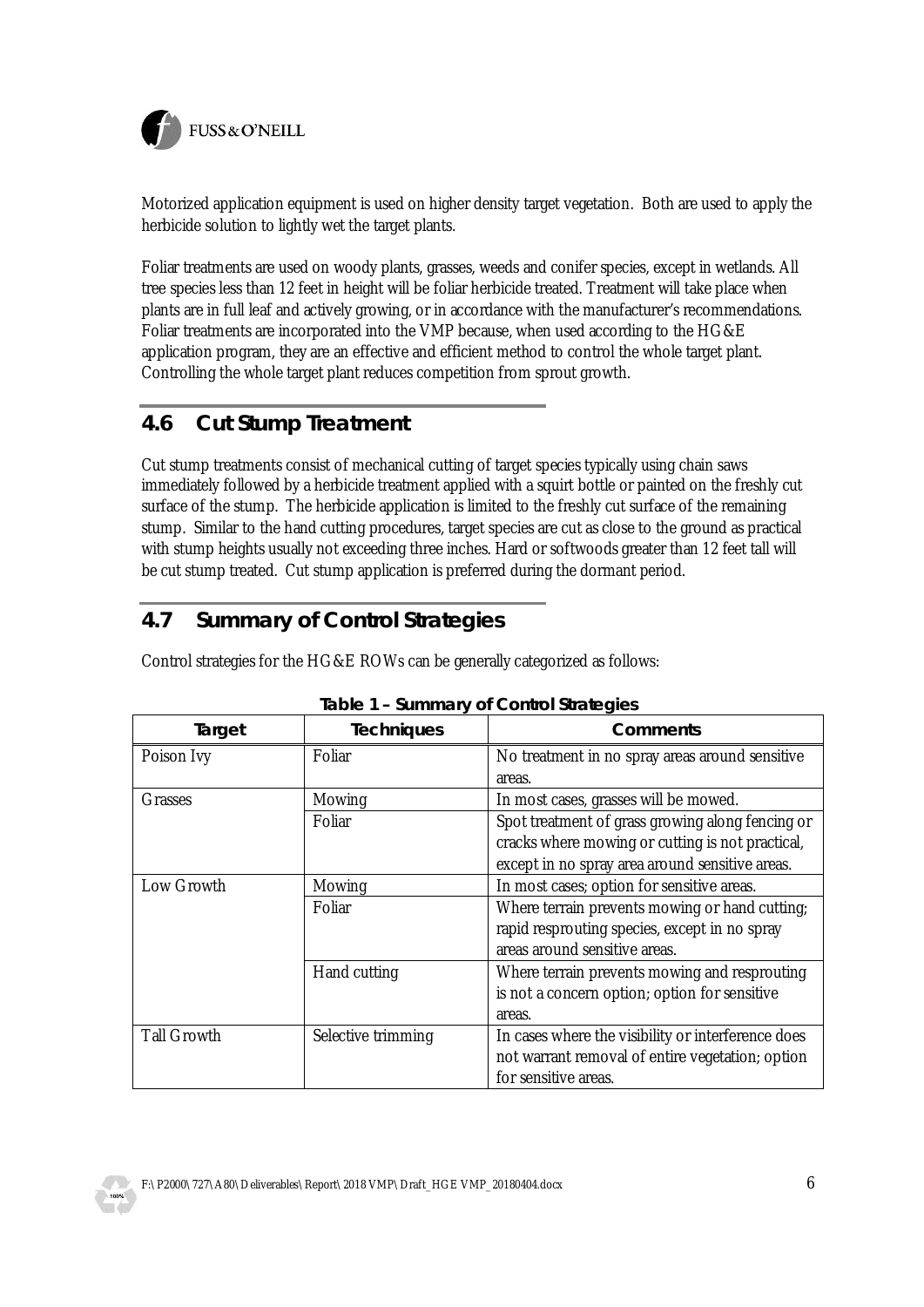

| Target                            | <b>Techniques</b> | Comments                                                                                                                                                                                                           |
|-----------------------------------|-------------------|--------------------------------------------------------------------------------------------------------------------------------------------------------------------------------------------------------------------|
| <b>Tall Growth</b><br>(continued) | Hand cutting      | Terrain prevents mowing; mowing not effective<br>due to stump size; species greater than 12 feet in<br>height that will not resprout; option for sensitive<br>areas.                                               |
|                                   | Foliar            | Used on hardwoods less than 12 feet in height,<br>except in no spray areas around sensitive areas.                                                                                                                 |
|                                   | Cut stump         | For situations where the size of the vegetation,<br>the potential for off-target drift, or other<br>considerations preclude the use of foliar<br>applications, except in no spray areas around<br>sensitive areas. |

# **5 Justification of Herbicide Applications**

The HG&E vegetation management plan supports HG&E's mission of providing reliable electric, steam, and gas service at a reasonable cost to its customers while placing primary importance on health, safety and environmental protection, as well as providing a safe and accessible recreational area at Lower Riverside Park and Gatehouse Park. The use of herbicides on rights-of-way should not cause unreasonable adverse effects to health and the environment when used according to label directions. All herbicides proposed for use are regulated by the U.S. Environmental Protection Agency and approved for use by the Massachusetts Department of Agricultural Resources (MDAR). All herbicides will be applied by contractors that are licensed/certified by the State and in accordance with herbicide label directions and precautions, as well as all applicable Federal and State laws and regulations.

This section describes the relative benefits of herbicide control and describes why herbicide use is justified on the ROWs.

### **5.1 Regulation of Stem Density and Plant Composition**

Prior to initiating the HG&E VMP in the late 1990s, wood vegetation was growing in and adjacent to the HG&E canal walls, threatening to compromise the structural integrity of the walls. Over the past decade, a program of mechanical removal and herbicide application has results in the elimination of woody vegetation and the establishment of grasses.

### **5.2 Wildlife Habitat**

Selective application of herbicides will support the development of a stable plant community. In certain areas of the ROW, this will provide habitat in an otherwise highly urban environment. In other areas, selective herbicide use will develop an edge habitat and environment beneficial to a variety of species including deer and song birds that typically use ROWs for food, cover and travel corridors. In addition,

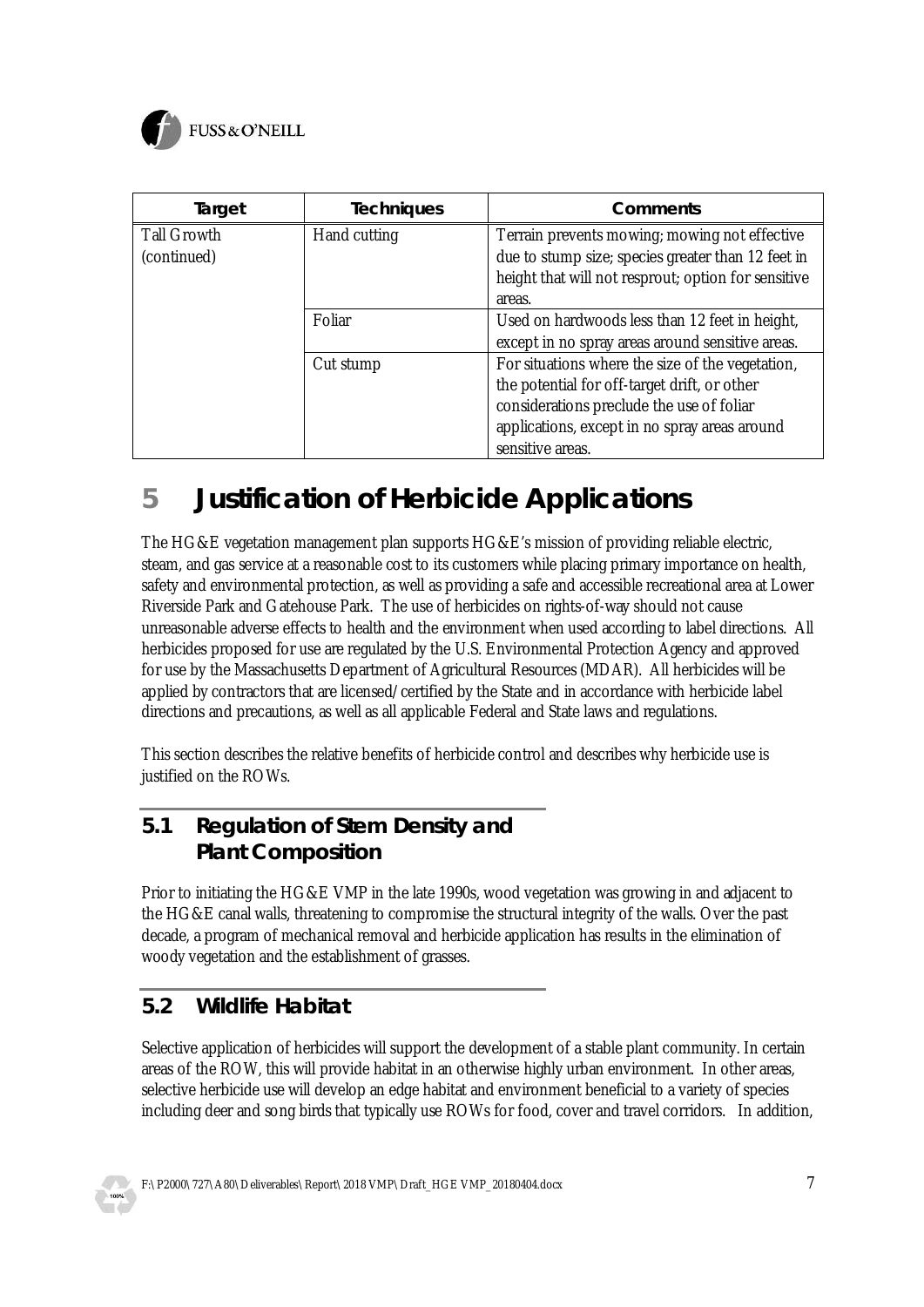

selective herbicide application will reduce the need for mechanical removal methods and the associated potential for erosion.

#### **5.3 Economics**

A VMP utilizing only mechanical removal methods would be cost prohibitive. When hand-cutting or mowing is done without follow-up application of herbicide, the root system of the plant remains alive and is capable of resprouting and the single stem that was removed is replaced by multiple sprouts. This results in a repeated need for clearing due to resprouts, which has a cost that is typically multiple times the cost of a single herbicide application. In addition, the mechanical clearing usually must be performed two to three times more often than selective herbicide treatment, increasing costs. While hand clearing is necessary in some areas (i.e., in restrictive sensitive areas, when the weather conditions are unsuitable for herbicide application, or when woody vegetation is too tall for effective herbicide application), in general, the high per acre cost of mechanical removal coupled with the lack of sprout control and the necessity for more frequent maintenance reduce the long-term effectiveness of mechanical removal methods without accompanying herbicide treatment.

#### **5.4 Erosion Control**

Selective herbicide control encourages the development of a dense ground cover that provides soil stabilization and prevents erosion.

#### **5.5 Noise and Air Pollution**

Exclusive use of mechanical cutting methods would result in increased air and noise pollution compared to control integrating herbicide application.

### **5.6 Safety**

In several locations the banks of the canal are steep, creating difficult conditions for the operation of mechanical removal equipment. Consequently, selective herbicide treatment that reduces the need for and frequency of mechanical clearing on steep areas of the ROW would lessen the potential for equipment or personnel accidentally entering the canals.

The canals and, in several locations, the utility lines, are located in highly urban areas. Consequently, providing visual and physical access to the ROWs is important to discourage inappropriate activities within the ROWs adjacent to the lines and canals and to facilitate rapid access by HG&E and emergency services personnel in the event of an emergency on or adjacent to one of the lines or canals.

For fire safety reasons, the Massachusetts Department of Public Utilities requires that the area around each gas distribution vault remain clear of sources of ignition. Consequently, vegetation removal is important to reduce the potential for secondary brush fires that could occur around heavily vegetated gas distribution vaults in the event of an emergency resulting from an accidental gas release.

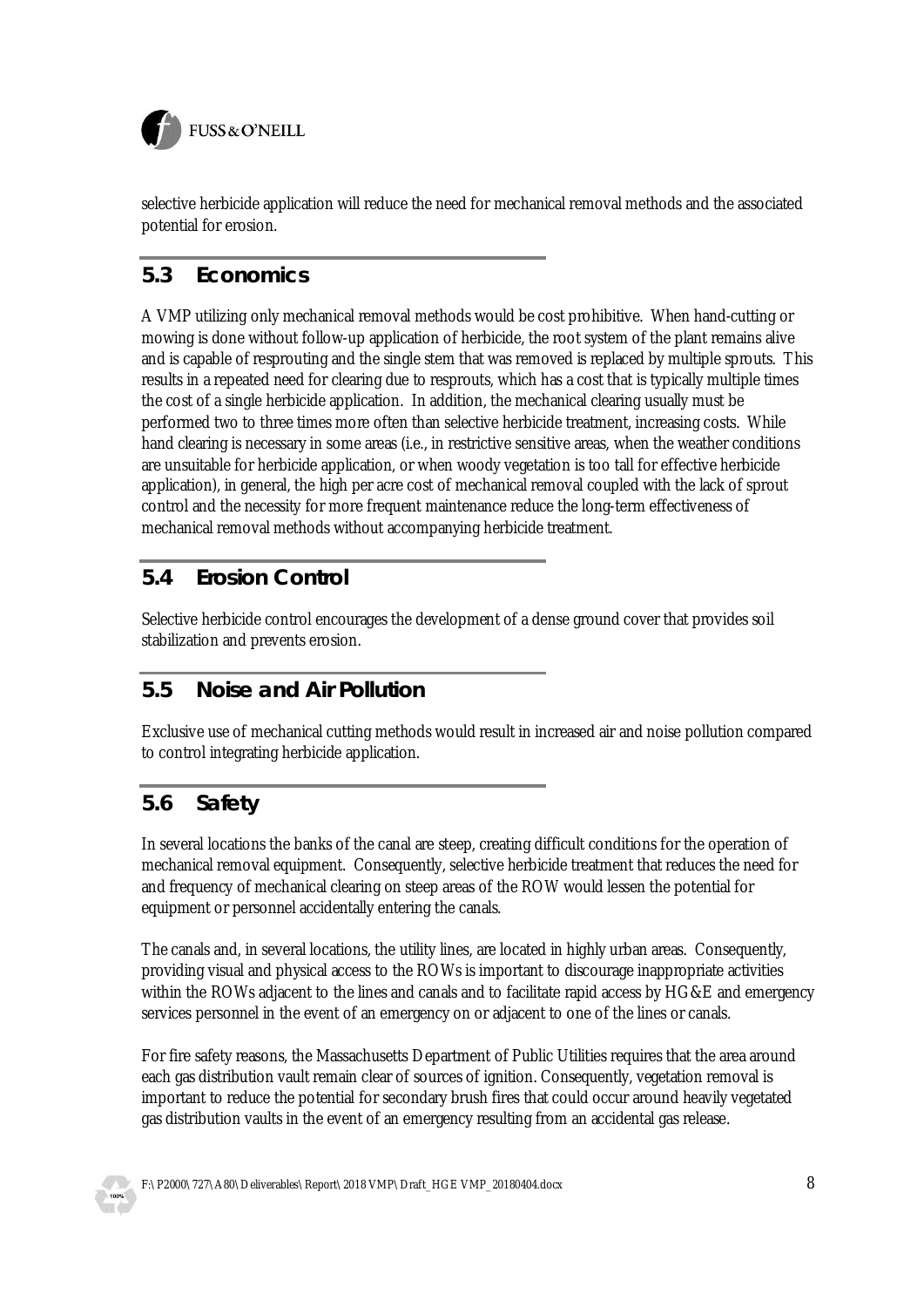

As previously noted, the control of woody vegetation is a primary goal of this VMP. However, elimination of some nuisance vegetation species, such as poison ivy, is also necessary to facilitate safe access to the utility lines and canals for maintenance and inspection by HG&E personnel, as well as providing safe access for the public in Lower Riverside Park and Gatehouse Park. Due to the low growing nature of poison ivy, it is nearly impossible to control it through cultivation, hand pulling or mowing at the height generally used in ROW mowing operations. Moreover, the climbing characteristics of this plant over tree trunks and fences make mechanical control out of the question for safety and economic reasons. Through the selective use of herbicides, the development of herbaceous communities that crowd out poison ivy can be achieved.

**6 Sensitive Area Identification and Vegetation Control Strategies within Sensitive Areas**

#### **6.1 Methods, References and Sources for Identifying Sensitive Areas**

Sensitive areas defined in 333 CMR 11.04 are identified as public groundwater supplies, public surface water supplies, private drinking water supplies, surface waters, wetlands, state-listed species habitat, inhabited areas and agricultural areas. For the purpose of identification, sensitive areas can be separated into two categories:

- areas not readily identifiable in the field; and
- areas that are readily identifiable in the field.

It is the intent of HG&E to use only herbicides and application methods recommended for use in sensitive areas, as per 333 CMR 11.04 (d), on the full length and width of all ROW areas it shall treat. The operational effect of this policy is that outer limits of sensitive areas need not be identified in the field by treatment crews.

Each sensitive area has a defined limit for special protection to further minimize environmental and public health risks. Within most sensitive areas, there is an area in which herbicide use is prohibited (no spray areas). Within those portions of the sensitive area where herbicide application is allowed (i.e. limited spray areas), the use of herbicides and application methods recommended jointly by the MDAR and Massachusetts Department of Environmental Protection (DEP) is required. The general characteristics of the sensitive area herbicides are: low toxicity to humans and other animal species; short-term soil persistence; biodegradation of active ingredients; and low soil mobility. Details on these characteristics are discussed in the MDAR Herbicide Fact Sheets included in the annual YOP.

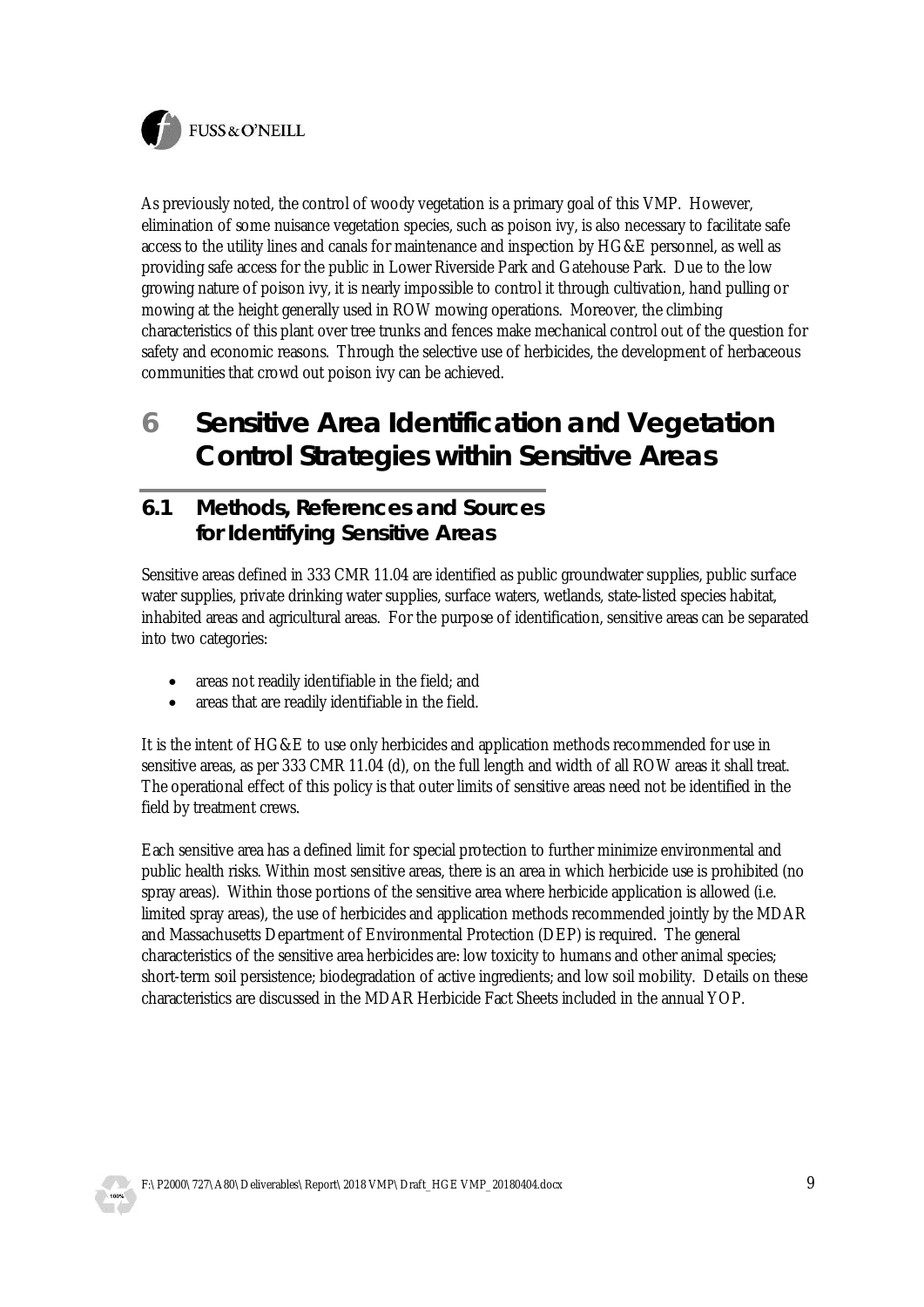

#### **6.2 Areas Not Readily Identifiable in the Field**

Sensitive areas not readily identifiable in the field include public groundwater supplies, private water supplies and public surface water supplies. The reference materials and sources used to identify sensitive areas not readily identifiable in the field include, but are not limited to the following:

- · US Geological Survey (USGS) Topographic maps
- City of Holyoke Well List
- · Massachusetts DEP Watershed Maps (1:25,000); delineates the perimeter of public watersheds and the location of public wells
- Massachusetts DEP Wetland Conservancy Maps (scale usually 1:1,000)
- · Municipal maps and records, including information provided in response to the required municipal notification letters to the Board of Health, Conservation Commission, etc.
- · Meetings with municipal officials or street abutters prior to or during treatment operations, and information provided to the HG&E during the public review of the YOP
- · Regional Planning Agencies maps and records
- · US Fish and Wildlife Services National Wetlands Inventory maps
- Readily available online MassGIS mapping.

The following is a description of how the sensitive areas will be identified for required protection:

- · Consult the appropriate reference materials and sources to determine the precise location of these areas in the field.
- · Place the boundaries of these sensitive areas on USGS topographical maps or other HG&E mapping.
- Prior to commencement of herbicide application operations, the treatment crew will be provided the marked-up mapping with which to mark boundaries of these sensitive areas.
- The treatment crew will deploy a cutting crew or point person in advance of the main herbicide application operation to locate and mark these boundaries or the boundaries of the appropriate buffer zone.

#### **6.3 Areas Readily Identifiable in the Field**

Sensitive areas readily identifiable in the field include surface waters, wetlands, inhabited areas, and agricultural areas. The method utilized to identify these sensitive areas will be as follows:

- Consult USGS topographic maps to locate any of these sensitive areas that may already be identified on these maps.
- Consult MassGIS spatial data to locate any of these sensitive areas that may already be identified on these maps.
- · Prior to commencement of herbicide application operations, the treatment crew will be provided the marked mapping.

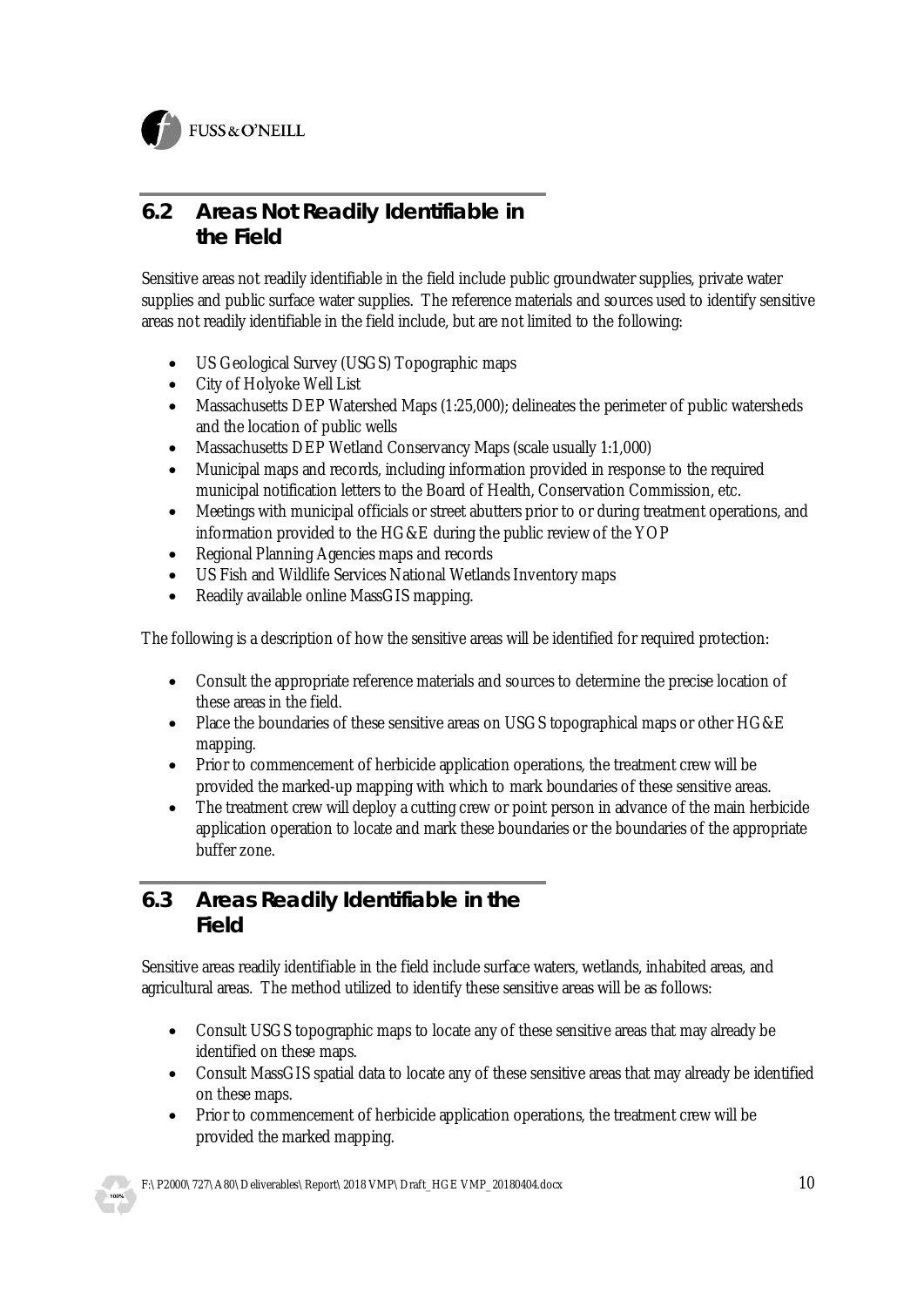

FUSS & O'NEILL

- The treatment crew will visually survey the area to be treated for any sensitive areas.
- · Submission of a Request for Determination of Applicability for work within 100 feet of a wetland in the South Hadley parks.
- · Appropriate distances will be measured from sensitive areas to identify no herbicide treatment areas and limited herbicide treatment areas.

| Sensitive<br>Area     | No Spray Area                                | Limited Spray Area                              | Where<br>Identified |
|-----------------------|----------------------------------------------|-------------------------------------------------|---------------------|
| Wetlands and          | Within 10 feet                               | $10 - 100$ feet;                                | <b>YOP Maps</b>     |
| Water Over            | (unless provisions of                        | 12 months must elapse between applications;     | and identify        |
| Wetlands              | 333 CMR 11.04(4)(c)                          | Selective low pressure, using foliar techniques | on site             |
|                       | are followed)                                | or basal or cut-stump applications              |                     |
| Certified             | Within 10 feet                               | 10 feet to the outer boundary of any Certified  | <b>YOP Maps</b>     |
| Vernal Pool           |                                              | Vernal Pool Habitat;                            | and identify        |
|                       |                                              | 12 months must elapse between applications;     | on site             |
|                       |                                              | Selective low pressure, using foliar techniques |                     |
|                       |                                              | or basal or cut-stump applications              |                     |
| <b>Public Ground</b>  | Within 400 feet                              | Zone II or IWPA (Primary Recharge Area);        | <b>YOP Maps</b>     |
| <b>Water Supply</b>   | (Zone I)                                     | 24 months must elapse between applications;     |                     |
|                       |                                              | Selective low pressure, using foliar techniques |                     |
|                       |                                              | or basal or cut-stump applications              |                     |
| <b>Public Surface</b> | Within 100 feet of any                       | 100 feet to the outer boundary of the Zone      | <b>YOP Maps</b>     |
| <b>Water Supply</b>   | Class A public surface                       | A; 24 months must elapse between                |                     |
|                       | water source                                 | applications; Selective low pressure, using     |                     |
|                       |                                              | foliar techniques or basal or cut-stump         |                     |
|                       |                                              | applications                                    |                     |
|                       | Within 10 feet of any                        | 10 feet to the outer boundary of the Zone A;    |                     |
|                       | tributary or associated                      | 24 months must elapse between applications;     |                     |
|                       | surface water body<br>located outside of the | Selective low pressure, using foliar techniques |                     |
|                       | Zone A                                       | or basal or cut-stump applications              |                     |
|                       | Within 100 feet of any                       |                                                 |                     |
|                       | tributary or associated                      |                                                 |                     |
|                       | surface water body                           |                                                 |                     |
|                       | located within the                           |                                                 |                     |
|                       | Zone A of a Class A                          |                                                 |                     |
|                       | public surface water                         |                                                 |                     |
|                       | source                                       |                                                 |                     |
|                       | Within a lateral                             | Within a lateral distance of between 100 -200   |                     |
|                       | distance of 100 feet                         | feet for 400 feet upstream of intake;           |                     |
|                       | for 400 feet upstream                        | 24 months must elapse between applications;     |                     |
|                       | of any Class B                               | Selective low pressure, using foliar techniques |                     |
|                       | Drinking Water Intake                        | or basal or cut-stump applications              |                     |
| Private Water         | Within 50 feet                               | $50 - 100$ feet;                                | In YOP well         |

**Table 2 - Sensitive Area Restriction Guide (333 CMR 11.04)**

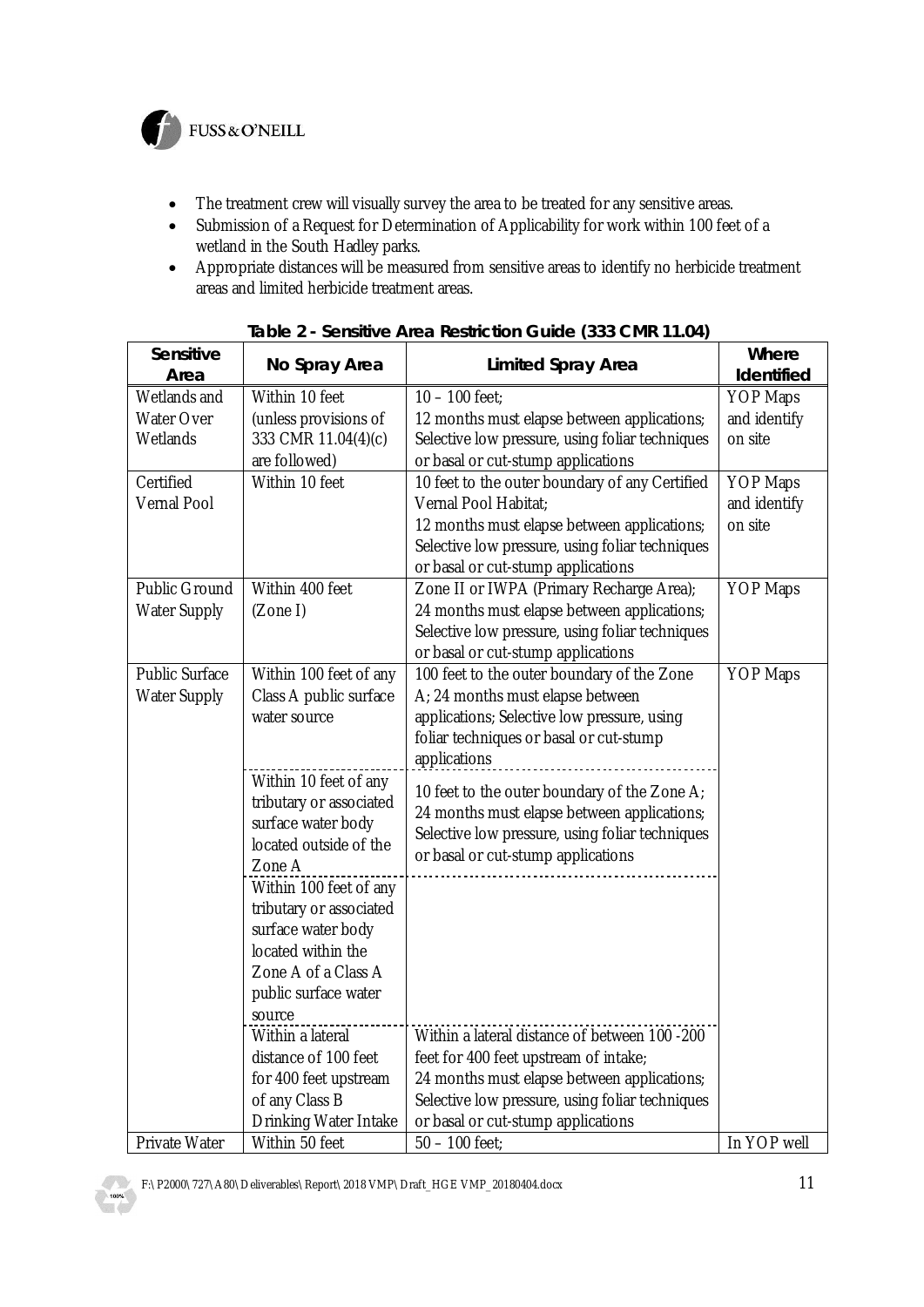

| Sensitive<br>Area                                | No Spray Area                                                                                                                                                                                                                     | Limited Spray Area                                                                                                                                                                                                                                                                                                                                                                | Where<br>Identified                                                           |
|--------------------------------------------------|-----------------------------------------------------------------------------------------------------------------------------------------------------------------------------------------------------------------------------------|-----------------------------------------------------------------------------------------------------------------------------------------------------------------------------------------------------------------------------------------------------------------------------------------------------------------------------------------------------------------------------------|-------------------------------------------------------------------------------|
| Supply<br>Surface Waters                         | Within 10 feet from<br>mean annual high-<br>water line                                                                                                                                                                            | 24 months must elapse between applications;<br>Selective low pressure, using foliar techniques<br>or basal or cut-stump applications<br>10 feet from the mean annual high water line<br>and the outer boundary of the Riverfront<br>Area:<br>12 months must elapse between applications;<br>Selective low pressure, using foliar techniques<br>or basal or cut-stump applications | list and<br>identify on<br>site<br><b>YOP Maps</b><br>and identify<br>on site |
| Agricultural<br>and Inhabited<br>Areas           | N/A                                                                                                                                                                                                                               | $0 - 100$ feet<br>12 months must elapse between application;<br>Selective low pressure, using foliar techniques<br>or basal or cut-stump applications.                                                                                                                                                                                                                            | Identify on<br>site                                                           |
| State-listed<br><b>Species</b><br><b>Habitat</b> | No application within habitat area except in accordance with a Yearly<br>Operational Plan approved in writing by the Massachusetts Division of<br>Fisheries and Wildlife Natural Heritage & Endangered Species<br>Program (NHESP) | <b>YOP Maps</b>                                                                                                                                                                                                                                                                                                                                                                   |                                                                               |

#### **6.4 Control Strategies for Sensitive Areas**

The following strategies will be utilized in all areas:

- · Herbicides will be used in accordance with the VMP and YOP, which will be carried with the applicator at all times.
- · Herbicide treatments will be made only by applicators that are appropriately certified and/or licensed by the MDAR.
- · No foliar application will be used to control vegetation greater than 12 feet in height.
- Touch up applications will occur within 12 months of the date of approval of the YOP and no more than 10% of the initially identified target vegetation on the ROW may be treated and the total amount of herbicide applied in any one year shall not exceed the limits specified by the label and the YOP.
- · The MDAR; the Holyoke, Chicopee, and South Hadley Conservation Commissions; the Holyoke, Chicopee, and South Hadley Boards of Health; the Mayors of Holyoke and Chicopee, and the South Hadley Board of Selectmen will be notified by registered mail at least 21 days prior to any application.
- · Herbicide concentrates shall not be handled, mixed, or loaded on a right-of-way within 100 feet of a Sensitive Area.
- No herbicide shall be applied when the wind velocity is such that there is a high propensity to drift off target and/or during measurable precipitation.

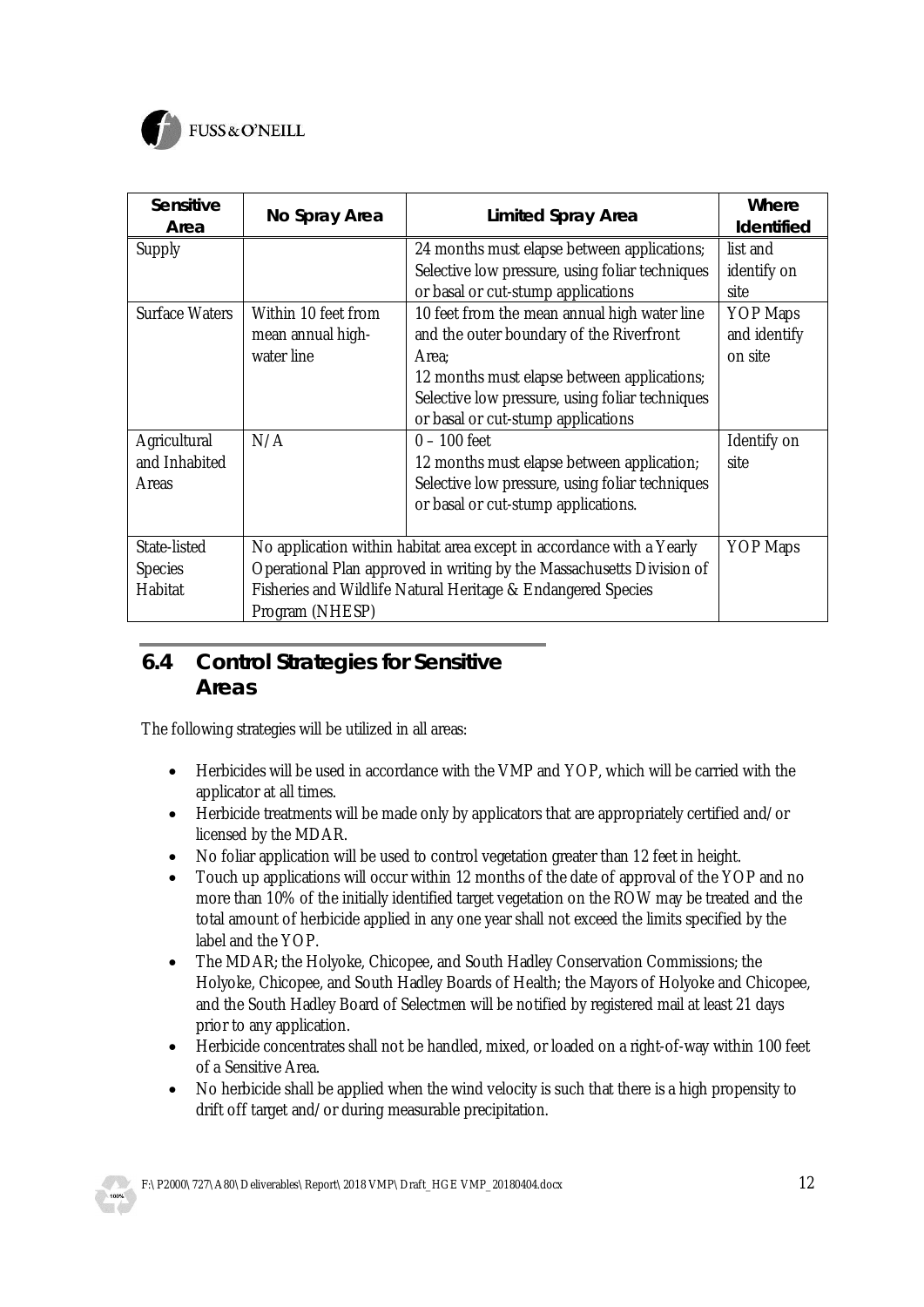

In addition, the following strategies will be utilized in sensitive areas:

- · A minimum of 24 months will elapse between herbicide applications in the limited herbicide treatment areas of public ground water supplies, public surface water supplies, and private drinking water supplies.
- · A minimum of 12 months will elapse between herbicide applications in the limited herbicide treatment zones of surface waters, wetlands, certified vernal pools, and inhabited and agricultural areas.
- · No more than the minimum labeled rate of herbicide appropriate to the site, pest (i.e., target vegetation), and application method will be applied in Sensitive Areas.
- · Herbicides recommended for sensitive areas and guidelines for their use will be followed in accordance with the MDAR's list of approved herbicides for sensitive areas on rights-of-way.
- · Herbicides shall be applied selectively by low pressure foliar techniques or stem applications. Foliar applications must include the use of appropriate anti-drift agents, and must not result in the off-target drift to non-target species. Cut stump treatments may be conducted in those situations where the size of the vegetation, the potential for off-target drift, or other considerations preclude the use of foliar applications. Cut stump applications shall be restricted, when practicable, to periods when static ground water levels are low or conditions consistent with label restrictions.
- · All other limitations placed on Sensitive Areas will be followed as provided by 333 CMR 11.04.

In areas where herbicides are prohibited (No Spray Areas), mechanical methods only will be used.

#### **6.5 Massachusetts Endangered Species Act**

The Massachusetts Endangered Species Act (MESA) (M.G.L. c. 131A) and regulations found at 321 CMR 10.00 protect rare species and their habitats by prohibiting the "take" of any plant or animal listed as Endangered, Threatened or of Special Concern by the Division of Fisheries and Wildlife (DFW). The regulations require that work in the areas mapped as Priority Habitats (PHs) be subject to review and approval by DFW. Portions of the HG&E rights-of-way are located within areas identified as PH areas by the Natural Heritage & Endangered Species Program (NHESP) of the DFW. Pursuant to 333 CMR 11.04(3)(b), the management of vegetation within existing utility rights-of-way is exempt from the requirements of 321 CMR 10.18 through 10.23, provided that the management is carried out in accordance with a YOP approved in writing by the DFW, pursuant to 321 CMR 10.14(12).

A Threatened and Endangered Species Plan was prepared for the canals to comply with the licensing agreement issued by the Federal Energy Regulatory Commission for the Holyoke Hydroelectric Project and this Plan applies to vegetation management within and along the Holyoke Canals, along the Pioneer Valley Railroad, and along the Connecticut River.

A subset of utility ROW areas (including Lower Riverside Park and Gatehouse Park) proposed for vegetation management activities are mapped, in part, for the presence of state-listed snake species, statelisted salamander species, state-listed turtle species, state-listed plant species, and state-listed lepidoptera

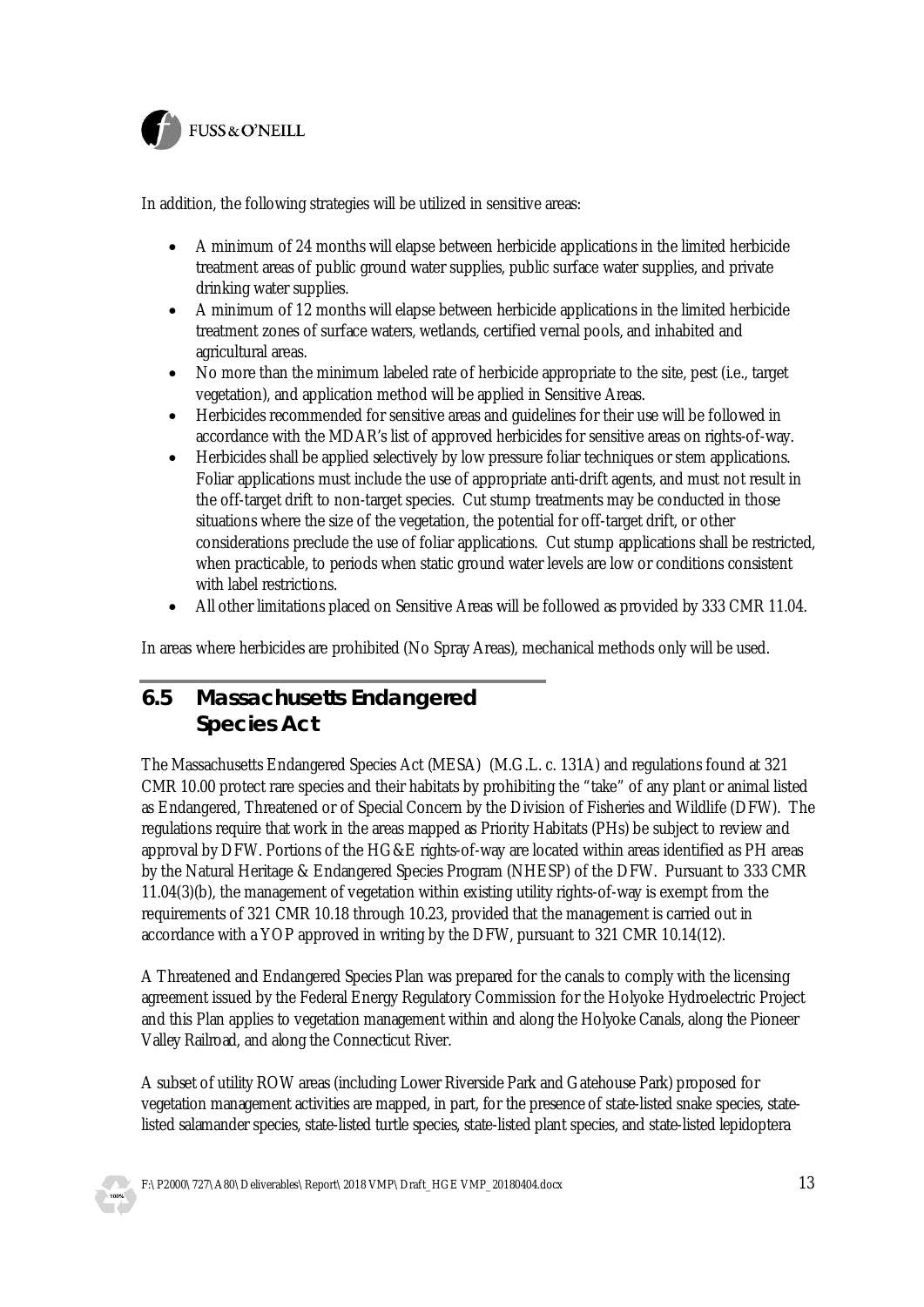

(moth and butterfly) species. Specific requirements developed by the NHESP for vegetation management in these areas are detailed in the YOP.

# **7 Operational Guidelines for Applications**

HG&E will contract all of the vegetation management applications to applicators who maintain current appropriate licensure by the Commonwealth of Massachusetts. Applications will be on-site supervised by a certified applicator with a Rights of Way Commercial Certification (Category 40). All contractors will be required to comply with all applicable Local, State and Federal laws and regulations, including 333 CMR 11.00. In addition to the applicable rules and regulation, applicators will adhere to the following operational guidelines.

### **7.1 Safety**

The HG&E VMP will comply with all appropriate Local, State and Federal safety laws and regulations. This includes applicable sections of the MDAR Pesticide Bureau "Storage, Mixing and Loading of Pesticides Guidelines", and all worker safety related statements and instructions on the herbicide label.

#### **7.2 Weather**

Herbicide application will be restricted during certain adverse weather conditions, such as rain, wind or deep snow.

Herbicide applications will not be made during periods of moderate or heavy rainfall. Foliar applications are effective in light mist situations; however, any measurable rainfall that creates leaf runoff will wash the herbicide off the target species. If foliar applications are interrupted by unexpected rainfall, the treatment will not resume until the rain ends and active leaf runoff has ceased.

Excessive wind can create drift during foliar applications. Significant herbicide drift can cause damage to desirable vegetation on or off the ROW. Cut stump treatments are much less affected by wind because they are applied in such a close proximity to the ground. To minimize off-target drift, the applicator will comply with the following restrictions:

- · During periods of wind, which are strong enough to bend the tops of the main stems of tree species on the ROW, the applicator will periodically observe the application of the foliar treatment to insure that there is no significant movement of the herbicide. If the applicator can see the herbicide moving off target, the application will immediately stop until the wind has subsided enough to permit further application.
- All herbicide solutions to be used for a foliar application will contain low drift agents. Low-drift agents will be added to the foliar herbicide solution as per the low-drift agent label. In moderate wind conditions, as per label recommendations, more low-drift agent may be added, at the discretion of the applicator to control drift.
- Foliar treatments will not be made to target vegetation that exceeds approximately twelve feet in height.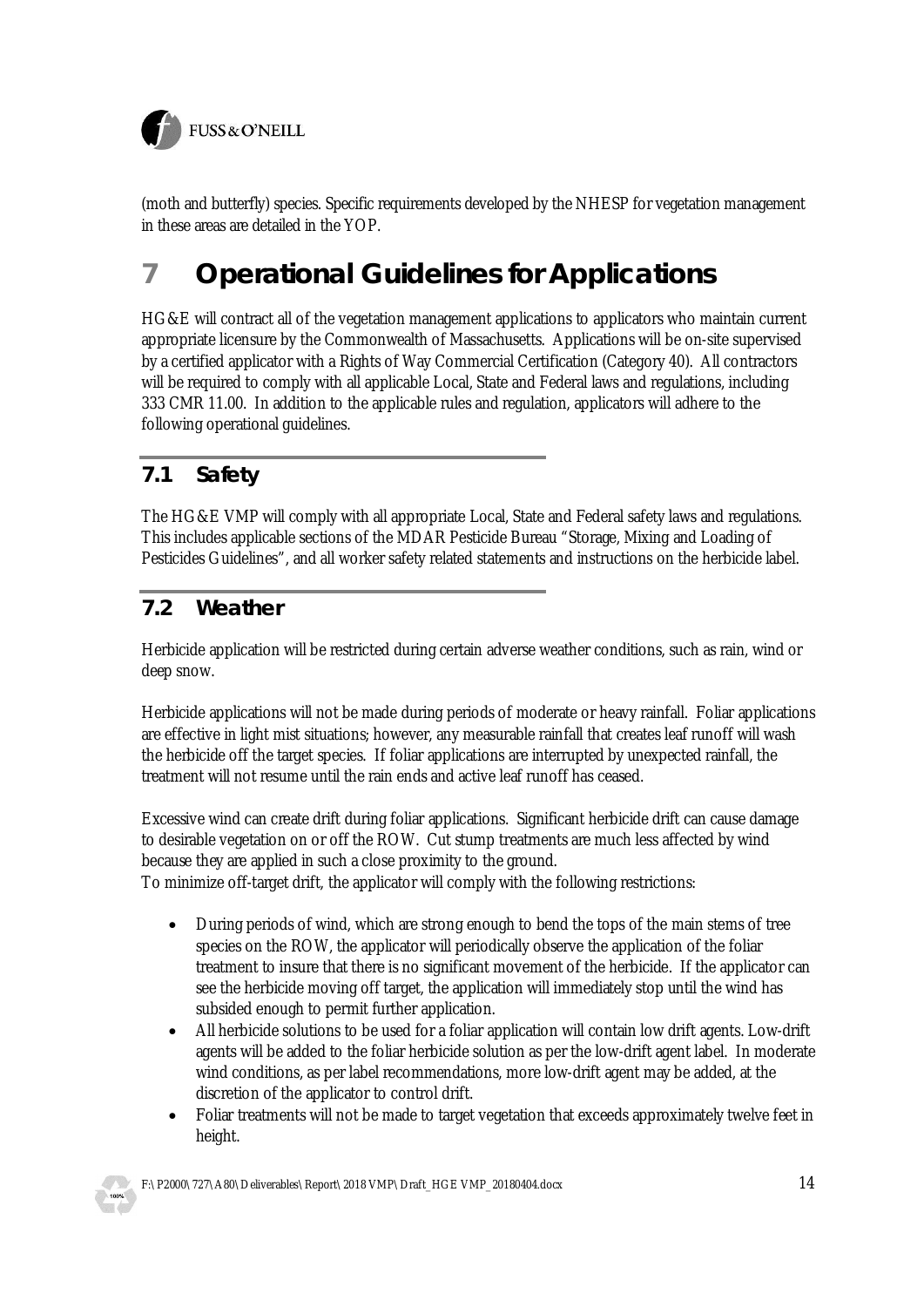

### **7.3 Equipment Calibration**

Foliar application equipment will be calibrated at the beginning of the season, prior to any touch-up application treatment, and in accordance with manufacturer's directions. Foliar application equipment will be adjusted to apply a coarse spray. Pressure at the nozzle of hand-pump sprayers, and air speed and throttles on motorized sprayers, will be kept to the minimum setting required to transport the herbicide solution to the tops of each target and penetrate the foliage to the main stem of each target. Cut stump treatment squirt bottle applicators will be adjusted to deliver the herbicide solution in a thin stream to the target zone of the vegetation.

#### **7.4 Disposal**

Surplus herbicides and empty herbicide containers shall be disposed of as described on the herbicide manufacturer's label. To reduce herbicide surplus, the applicator should plan the treatment operation to minimize the amount of excess mixture.

#### **7.5 Record Keeping**

The Occupational Safety and Health Act (OSHA) of 1970 requires employers of 11 or more employees to maintain records and prepare periodic reports concerning work-related deaths, injuries, and illnesses. In the Commonwealth of Massachusetts, record keeping is required for all certified commercial applicators and licensed applicators. Operational records must include the information specified in 333 CMR 10.14.

#### **7.6 ROW Vegetation Management Width**

The HG&E VMP will be applied to remove and/or control all undesirable vegetation within the ROWs.

#### **7.7 Sensitive Area Restrictions**

In defined sensitive areas, there exist no spray areas where herbicide use is prohibited and limited spray areas where herbicide use is allowed under certain conditions. In areas around sensitive areas where herbicide use is allowed, only the minimum labeled rate of application for the control of target species can be applied.

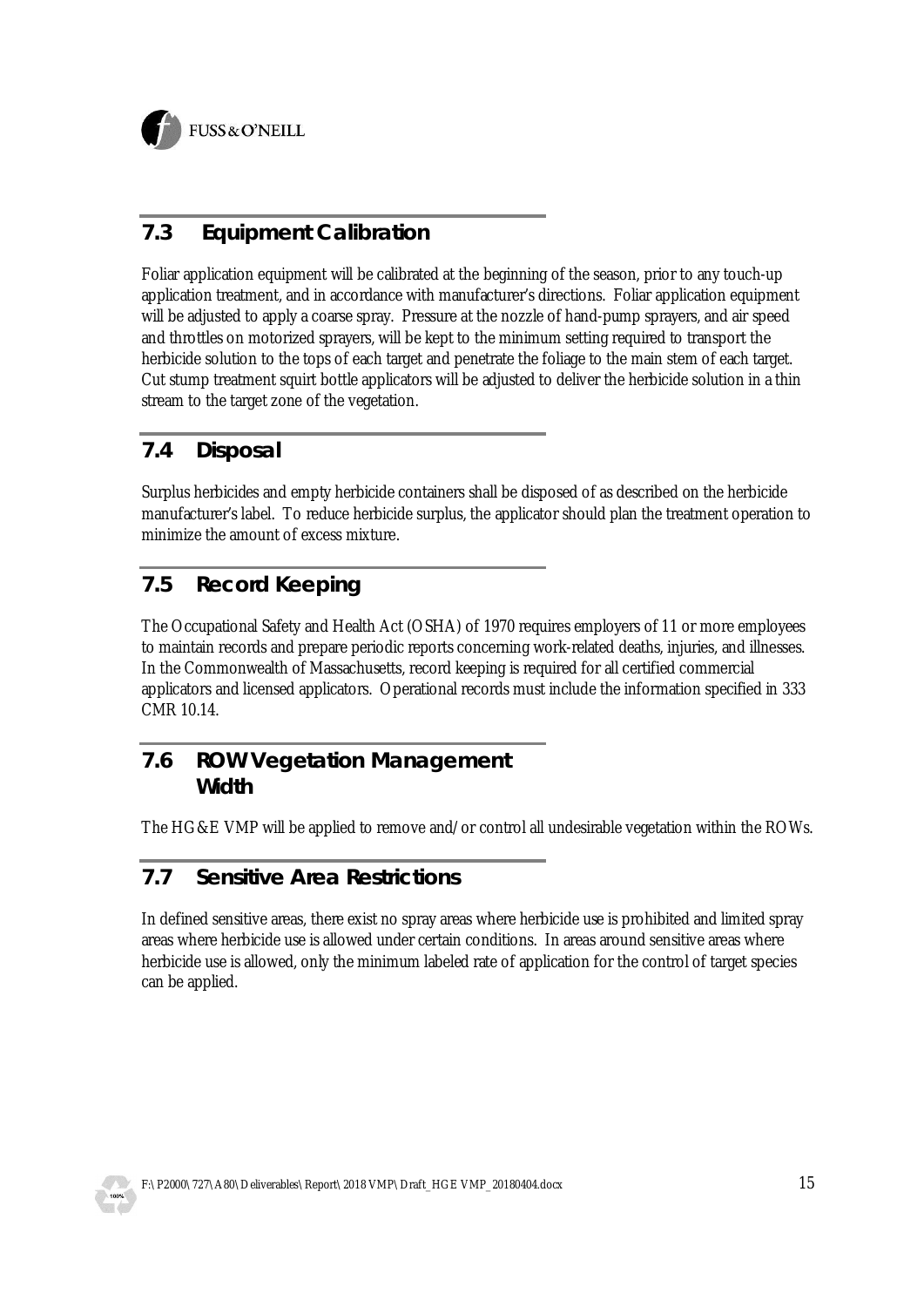

FUSS & O'NEILL

#### **7.8 Identification of No Spray Areas**

Prior to commencement of herbicide application operations, the treatment crew will be provided the marked mapping included in the YOP. The treatment crew will visually survey the area to be treated for any sensitive areas. Appropriate distances will be measured from sensitive areas to identify no spray areas and limited spray areas. The Certified Applicator or a point person under his/her supervision will mark no spray buffer areas immediately prior to any application taking place, to make sure no herbicide is applied in such areas. No Spray Areas, where the use of herbicides is prohibited include the following:

*Water Supplies*

- · Zone I
- · Interim Wellhead Protection Areas
- · Class A Surface Water Sources
- · Tributaries to a Class A Surface Water Source
- · Class B drinking water intakes
- Private wells

#### *Surface Waters*

- · Wetlands
- · Water over wetlands
- · Mean annual high water line of a river
- · Outer boundary of a riverfront area
- Certified vernal pools

#### *Cultural Sites*

- · Agricultural areas
- Inhabited areas

#### *Wildlife Areas*

- · Certified vernal pool habitat
- Priority habitat

#### **7.9 ROW Specifications**

The Certified Applicator in coordination with HG&E or its agent will determine which ROWs are to be treated, the range of dates of treatment and the methods, materials and mixing rates to be used, as defined in the YOP.

HG&E will supply the Licensed/Certified Applicator(s) with maps from the YOP indicating treatment restrictions and written instructions outlining any special treatment considerations of instruction for each right-of-way.

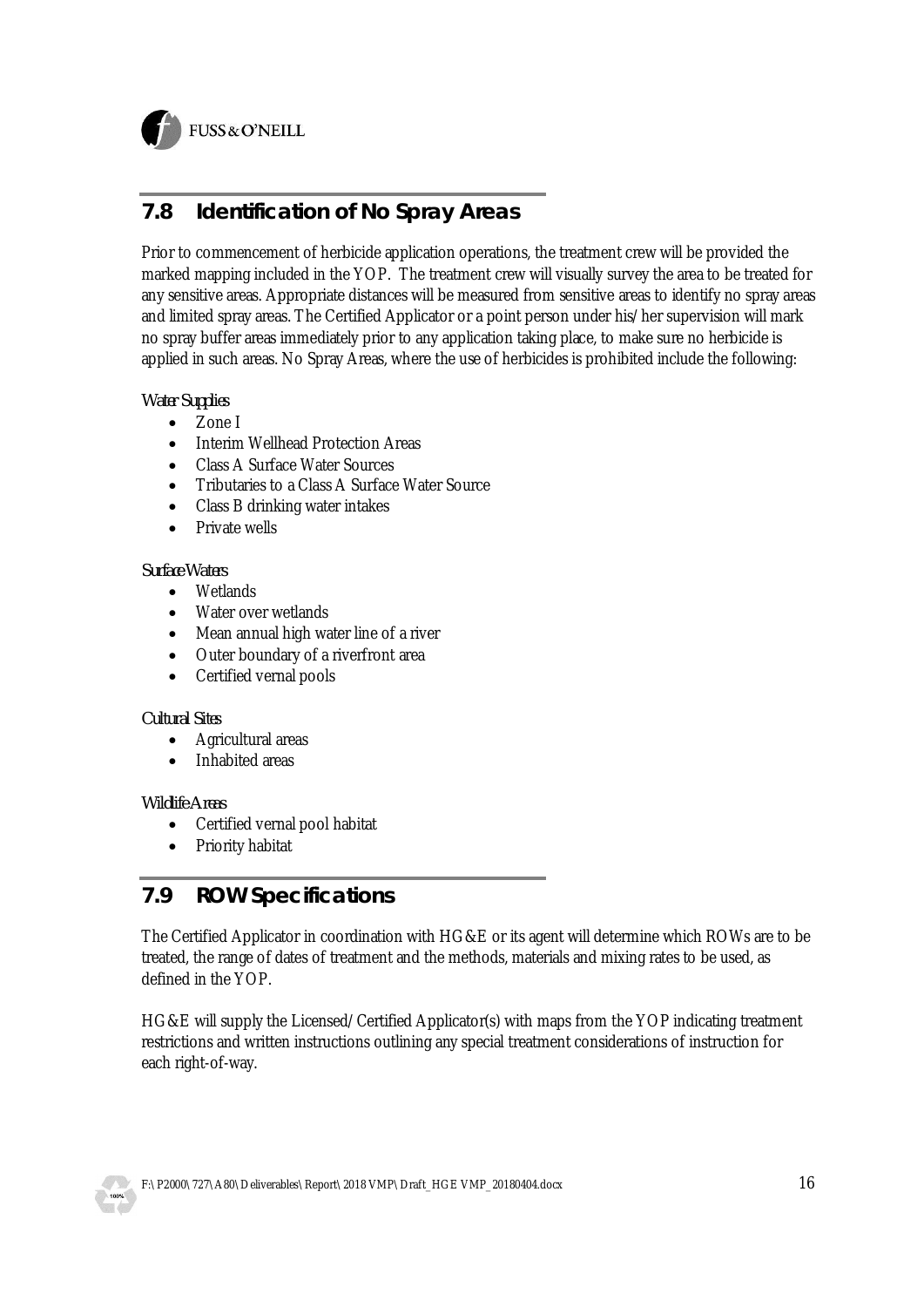

No work will be done until the Licensed/Certified Applicator(s) have the appropriate maps, permits, restriction list, mixing rate instructions, daily log sheets, applicable MSDS and pesticide label, and YOP in-hand, unless otherwise authorized by HG&E.

In addition to the specifications listed above, all treatment crews must carry a copy of the VMP, spill mitigation kit, first aid supplies, and a one hundred foot measuring tape.

#### **7.10 General Requirements**

Vegetation management operations must be conducted according to this VMP and according to the written instructions of HG&E. Failure to do so is grounds for immediate cessation of operations and disciplinary action, up to and including discharge, at the discretion of HG&E. The following general requirements must also be followed:

- Label Instructions Adherence to all herbicide label instructions.
- · Designation of Approved Herbicide Mixture Designation of herbicide (including manufacturer and brand name) carrier and mixture to be used will be provided by HG&E or its representative in coordination with the Certified Applicator prior to the start of work.
- · Restriction of Herbicide Treatment Application Due to Precipitation In the event of moderate or heavy precipitation, herbicide treatment shall cease, and shall not resume until stems and foliage are dry.
- Stump Treatment Applications Do not apply during periods of precipitation.
- **8 Identification and Qualifications of Individuals Developing and Submitting the VMP**

The individual representing HG&E and responsible for submitting and supervising the VMP is:

Christopher Perry Environmental Health and Safety Coordinator Holyoke Gas & Electric Department 99 Suffolk Street Holyoke, MA 01040-5082 Cell: 413-563-9818 Cell: 860-944-4942 Fax: 413-536-9315 Email: CPerry@hged.com

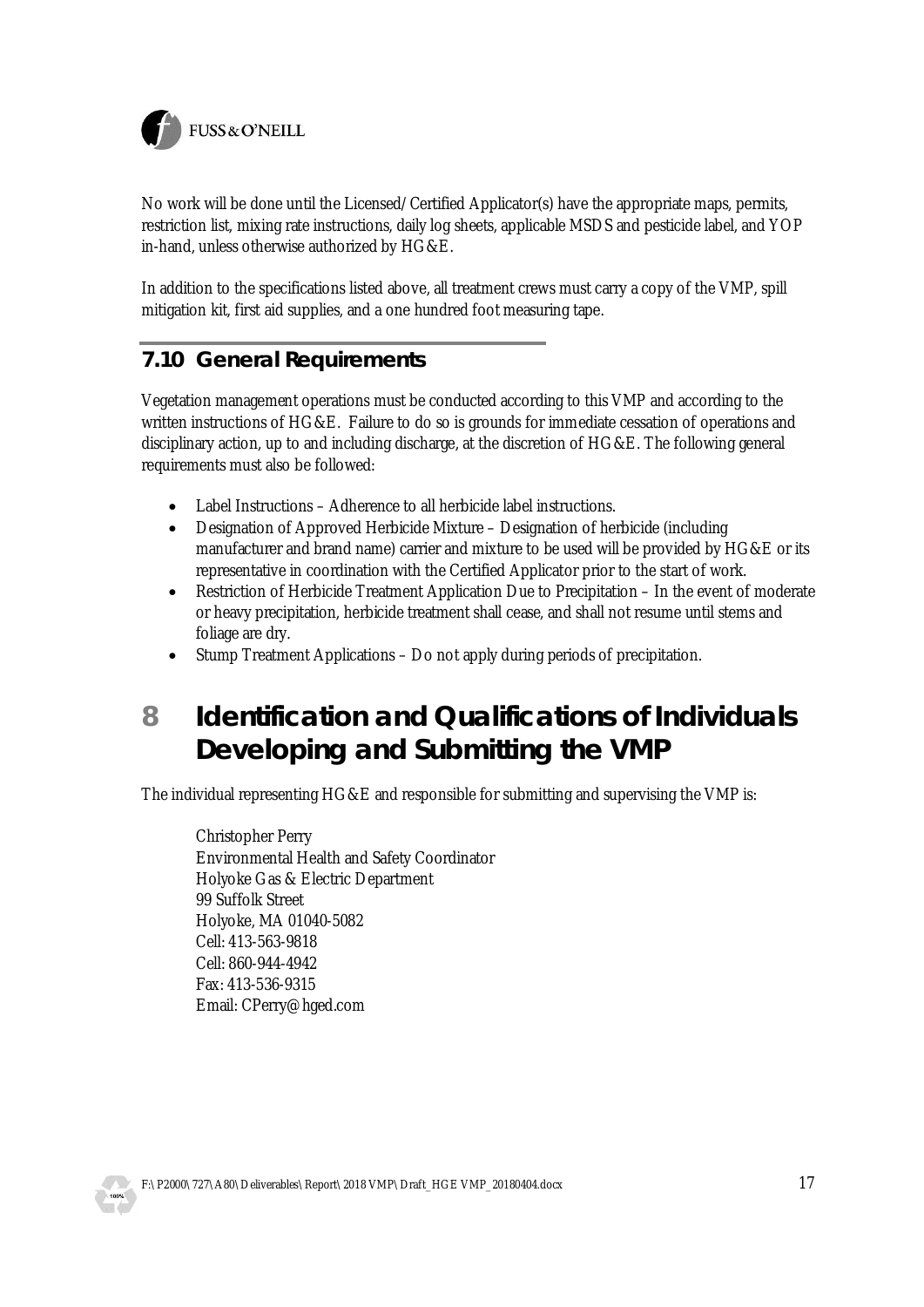

The VMP was developed by Fuss & O'Neill, Inc. Consulting Engineers. The contact person at Fuss & O'Neill is:

Robin Casioppo Environmental Scientist Fuss & O'Neill, Inc. 1550 Main Street, Suite 400 Springfield, MA 01103 Telephone: 860-646-2469 ext. 4411 rcasioppo@FandO.com

Ms. Casioppo has prepared several YOPs for the HG&E canal and electric, gas, and steam system ROWs.

All herbicide treatments will be performed by a contractor licensed to perform such work in the Commonwealth of Massachusetts.

## **9 Techniques/Programs to Minimize the Amount and Frequency of Herbicide Application**

Integrated Vegetation Management (IVM) as it applies to ROW maintenance, involves utilizing a variety of techniques, both chemical and non-chemical, to control unwanted vegetation in the most ecologically based manner. Implementation of IVM will result in a long-term reduced reliance on herbicides by encouraging the establishment and stabilization of desirable vegetation. The resulting cultural controls will reduce the need for herbicides in the future. Vegetation management activities will use the most suitable techniques in light of the goal of controlling the undesirable vegetation and establishing a stable, beneficial vegetation community, where possible. When used, herbicide use will be minimized through timing of applications to maximize control, and avoiding fixed application schedules while protecting non-target organisms and environmentally sensitive sites. The specific components of the ROW program are described in the following sections.

#### **9.1 Monitoring**

All ROWs will be inspected prior to any scheduled treatment program. Monitoring will be made by foot or by vehicle.

#### **9.2 Record Keeping**

In addition to the record keeping requirements of the Pesticide Board regulations (333 CMR 10.14), a log of areas monitored will be kept for future planning and reference. Areas maintained either through mechanical or chemical control will be recorded.



F:\P2000\727\A80\Deliverables\Report\2018 VMP\Draft\_HGE VMP\_20180404.docx 18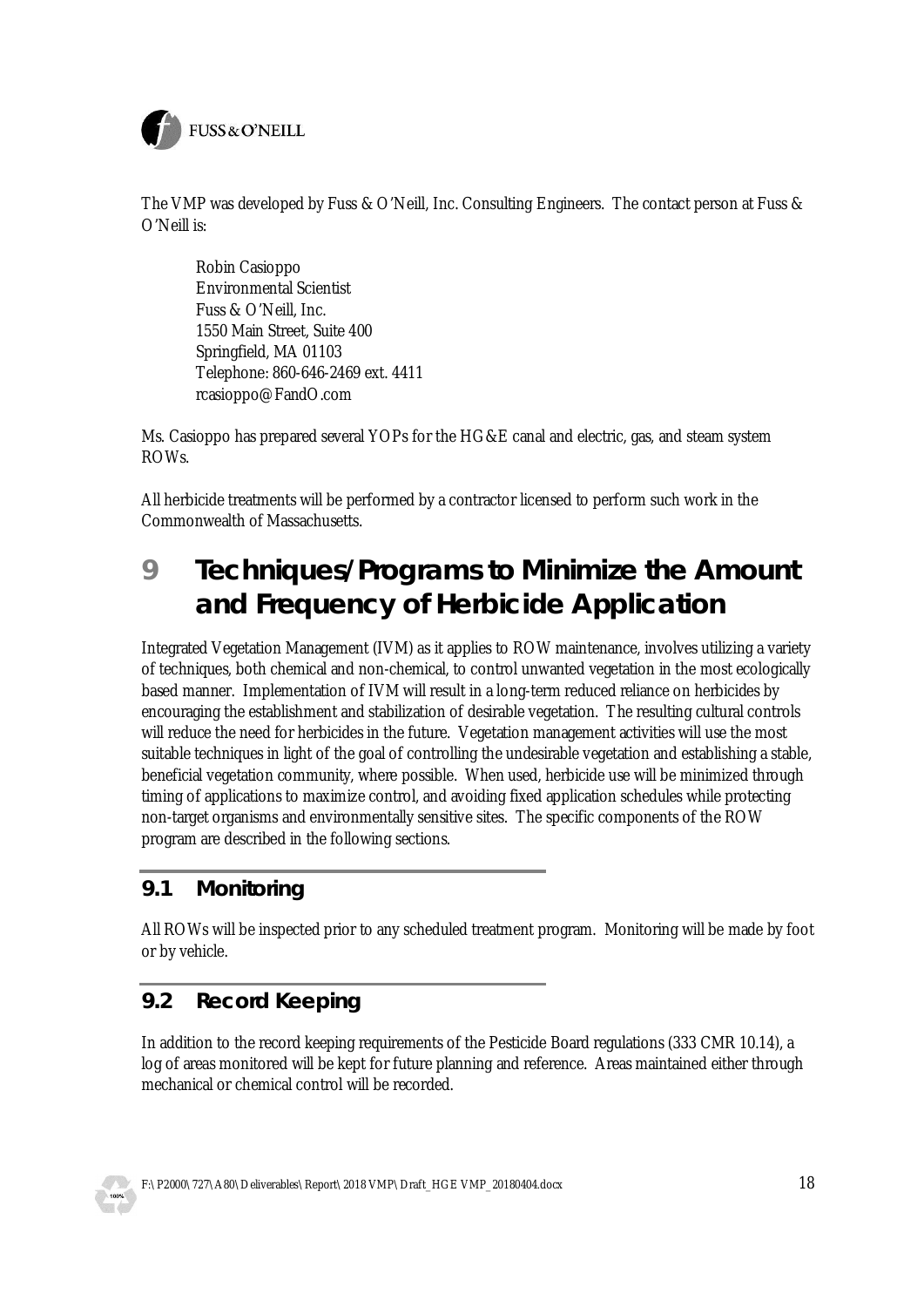

#### **9.3 Action Levels**

Decisions to maintain vegetation (either mechanically or chemically) will be based upon the following priority levels:

Priority One:

Vegetation that is encroaching upon electrical conductors or lines, or is inconsistent with the requirements of the Massachusetts Department of Public Utilities relative to gas distribution vaults and/or is located within or is encroaching upon the walls of the canals. Also, vegetation that is impairing emergency vehicle or Americans with Disabilities Act (ADA) access to the park pathway ROWs.

Priority Two: Vegetation that interferes with visual or physical access to the ROWs.

#### **9.4 Control Tactics**

The decision to use one of the vegetation control techniques will depend on evaluating the specific situation. The goal of the control tactic will be to establish an easily maintainable, stable plant population that will not interfere with the canal walls or overhead electrical conductors and will provide visual and physical access to the above-ground electric lines and equipment, the gas distribution vaults, and the canal walls and provide safe access to the pathways in the park area. Emphasis will be given to the control tactic that will address the vegetation problem in the most environmentally sound manner and in a way to minimize vegetation control in the long term. For example, vegetation control on the canal walls is timed to coincide with other maintenance activities that require drawdown of the canals in order to maintain the required setback from standing water for herbicide application. Generally, control tactics include the following:

- · Cultural control Cultural control refers to the use of ecological principles for the regulation of stem density and species composition by encouraging the growth of low-growing, herbaceous species. As the density of low-growing species increases, the need for control of undesirable vegetation is reduced. If in some locations or situations plantings are necessary to stabilize soils and establish a ground cover, appropriate non-invasive species will be planted.
- Selective Application Techniques Selective application is the application of diluted herbicide mixtures directly to target vegetation with precision. These techniques include cut stump treatment that applies herbicide directly to the remaining stump after mechanical cutting and foliar treatments that minimize the amount of herbicide used by using appropriate spray nozzle pressure, spray adjuvants to reduce the chance of off-target drift, and applications directed at individual plants.

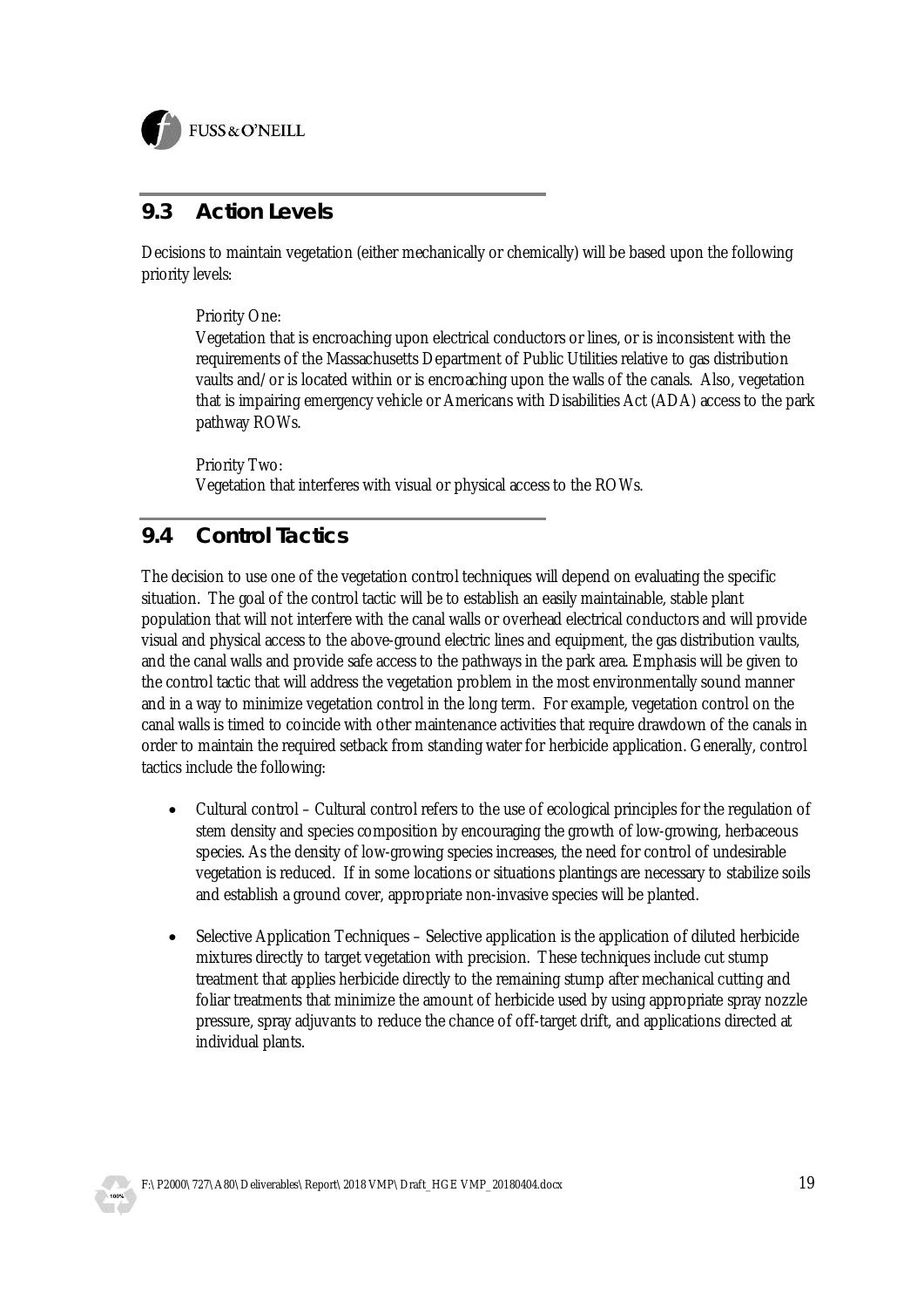

#### **9.5 Selective Herbicides**

Selective herbicides affect a particular group of plants with little or no effect on others. For example, removal of grasses may be desirable at certain locations and times. At other locations or times, removal of broadleaf species may be the goal.

#### **9.6 Timing of Applications**

Proper timing of herbicide applications is critical to achieve both maximum effectiveness of the herbicides and the long-term success of the vegetation management program. Procedures relevant to treatment timing, both seasonal and daily, include:

- Foliar techniques are typically used after leaves are fully developed and while the plant is still actively growing.
- · No herbicide application when the wind velocity is sufficient to result in drift of herbicide to non-target species and/or when there is measurable precipitation.

## **10 Alternative Land Use Provisions or Agreements Minimizing the Need for Herbicides**

Unlike many other rights-of-way that consist of easements on properties not owned by the utility company, the canal rights-of-way are entirely owned by the City of Holyoke Gas and Electric Department. Consequently, opportunities for alternative land use provisions and license or maintenance agreements for the canals are extremely limited.

However, HG&E is continuously evaluating alternative vegetation management methods that allow for land use options and agreements to minimize the need for herbicides in the HG&E ROWs. These methods include the following:

#### **Land Use Provisions**

The land use beneath electrical transmission and distribution lines may be residential, commercial, industrial or agricultural. In many cases these land uses have created a vegetation cover that restricts the growth of brush and other target species, eliminating the need for herbicide treatment.

#### **Agreements**

Some gas distribution vaults are located within residential neighborhoods and may be "adopted" by neighborhood groups for roadside beautification areas. In this case, the area around the regulator is typically mowed and low-growing flowering species have been planted. Such areas are noted by HG&E in the ROW monitoring that occurs and may not require herbicide application if the landscaping is compatible with fire safety requirements for the vaults.

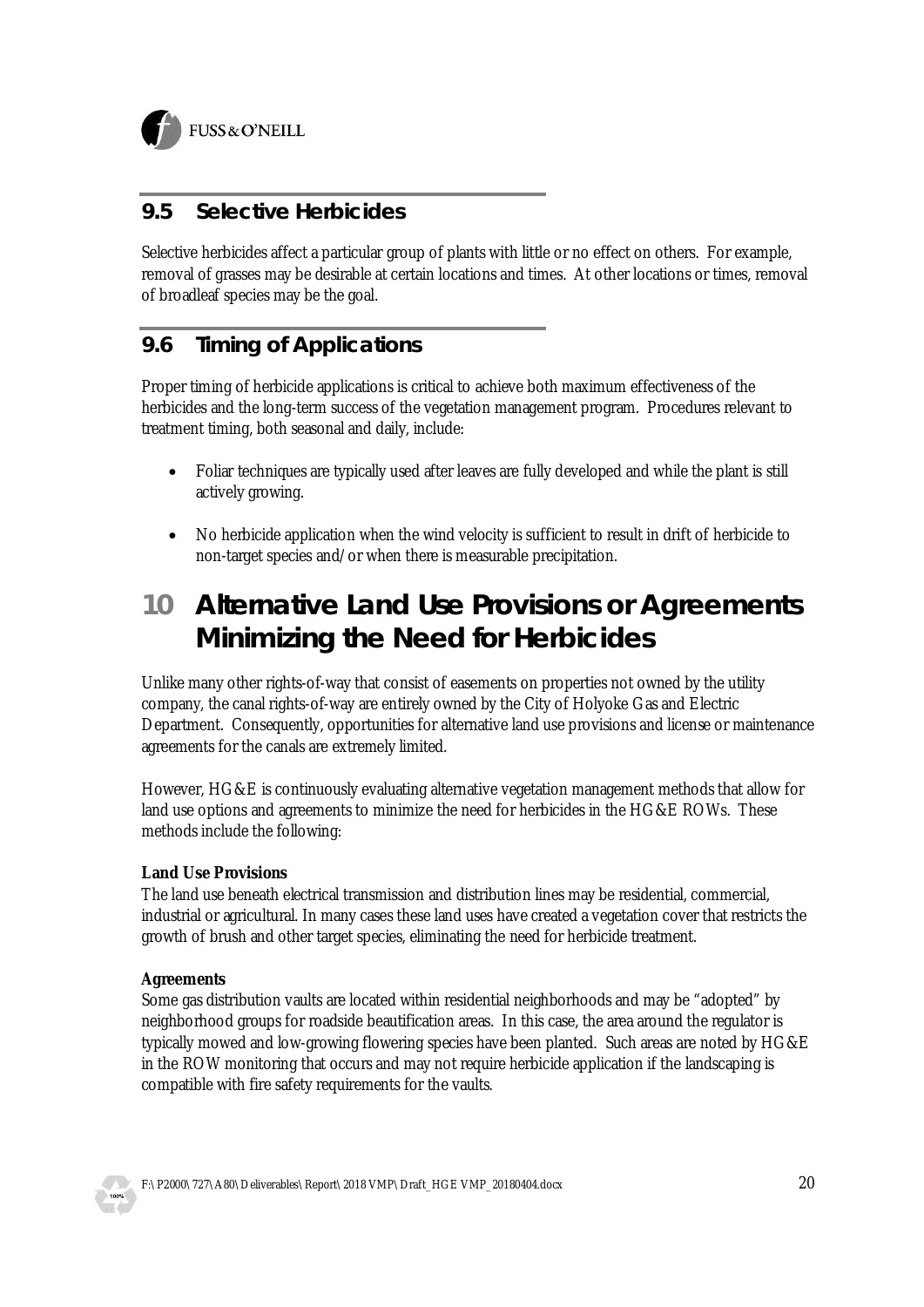FUSS & O'NEILL



## **11 Remedial Plan to Address Spills and Related Accidents**

This remedial plan is presented as a guide to proper procedures for addressing pesticide accidents. Since every spill or related accident is different, applicators must weigh the specific factors of the situation and use their own judgment to decide the appropriate course of action. Because applicators normally carry only relatively small amounts of herbicides, the potential for a serious spill or accident is relatively small. State and Federal statutes establish emergency response procedures that must be followed by vegetation management contractors in the event of a spill or related accident. Under the Federal Insecticide, Fungicide and Rodenticide Act (FIFRA), it is the legal responsibility of the applicator to clean up pesticide spills resulting from his/her use and handling of the product. Applicators are liable for damages, subject to penalties, and obligated to clean up and decontaminate areas resulting from pesticide spills.

The following discussion outlines general guidelines to prevent and address spills and related accidents. Transporting only the amount of herbicide necessary to carry out the vegetation control, based on the monitoring results, will ensure that there will be no waste and minimize potential problems. Any vehicle carrying out a spray operation will be equipped with a bag of adsorbent, activated charcoal, leak-proof containers, a broom and a shovel in case of minor spills. A clipboard log of the herbicides on the vehicle will be kept on the vehicle. Herbicide labels and fact sheets shall be carried on-site by the applicator.

As soon as any spill is observed, immediate action will be taken to contain the spill and protect the spill area. The cause of the spill must be identified and secured. Spill containment will be accomplished by covering the spill with adsorptive clay or other adsorptive material or, for large spills, building clay or soil dikes to impede spill progress. Until completely clean, protection of the spill area will be accomplished by placing barriers, flagging or a crewmember at a strategic location. If a fire is involved, care will be taken to avoid breathing fumes from any burning chemicals.

In the event of a spill, information on safety precautions and clean up procedures may be gathered from the following sources:

| Source                               | Information            |
|--------------------------------------|------------------------|
| Herbicide Label                      | See Appendix F of      |
|                                      | the current year's YOP |
| Herbicide Fact Sheet                 | same as above          |
| Herbicide Material Safety Data Sheet | same as above          |
|                                      |                        |

In the event of a spill, the following contacts and telephone numbers are provided: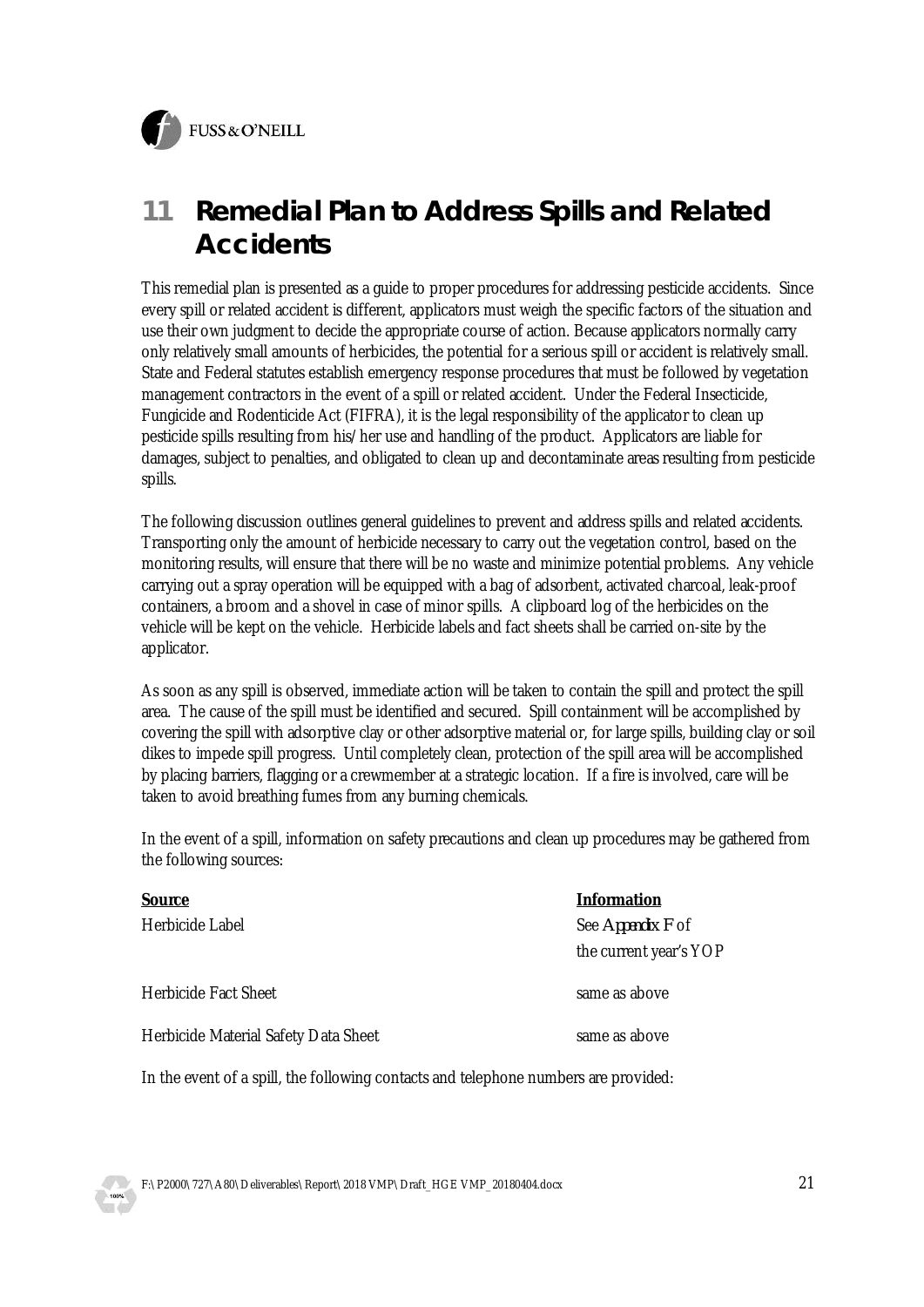

| Source                                                                                      | <b>Telephone Number</b>                           |
|---------------------------------------------------------------------------------------------|---------------------------------------------------|
| Herbicide Manufacturer                                                                      | <b>BASF</b> (Arsenal)                             |
|                                                                                             | 800-832-4357                                      |
|                                                                                             | DuPont (Escort, Krenite, Oust)<br>800-441-7515    |
|                                                                                             |                                                   |
|                                                                                             | Dow AgroScience                                   |
|                                                                                             | (Glypro-Plus, Rodeo and Garlon 4)<br>800-992-5994 |
|                                                                                             | Monsanto (Roundup)                                |
|                                                                                             | 800-424-9300                                      |
|                                                                                             | NuFarm Americas (AquaNeat,                        |
|                                                                                             | Patriot, Polaris, Razor, Spyder)                  |
|                                                                                             | 800-345-3330                                      |
|                                                                                             | Rainbow Treecare (Cambistat)                      |
|                                                                                             | 952-922-3810                                      |
| Holyoke, Chicopee, and South Hadley                                                         |                                                   |
| Fire and/or Police Departments                                                              | 911                                               |
| Holyoke Gas & Electric Department (EH&S Coordinator)                                        | $(413) 563 - 9818$                                |
|                                                                                             |                                                   |
| Holyoke Board of Health                                                                     | $(413)$ 322-5595                                  |
| Holyoke Conservation Commission                                                             | $(413)$ 322-5615                                  |
|                                                                                             |                                                   |
| Source                                                                                      | <b>Telephone Number</b>                           |
| Chicopee Board of Health                                                                    | $(413) 594 - 1660$                                |
| Chicopee Conservation Commission (Planning Dept.)                                           | $(413) 594 - 1515$                                |
|                                                                                             |                                                   |
| South Hadley Board of Health                                                                | (413) 538-5017 ext. 204                           |
| South Hadley Conservation Commission                                                        | (413) 538-5017 ext. 208                           |
|                                                                                             |                                                   |
| Holyoke Medical Center                                                                      | $(413) 534 - 2500$                                |
| Massachusetts Pesticide Bureau                                                              | $(617)$ 626-1700                                  |
| Steven E. Antunes-Kenyon                                                                    | $(617)$ 626-1784                                  |
| Massachusetts Dept. of Environmental Protection (DEP)                                       | (413) 784-1100 or                                 |
|                                                                                             | (888) 304-1133                                    |
|                                                                                             |                                                   |
| Massachusetts Dept. of Public Health, Bureau of<br>Environmental Health, Toxicology Program | $(617)$ 624-5757                                  |
|                                                                                             |                                                   |

F:\P2000\727\A80\Deliverables\Report\2018 VMP\Draft\_HGE VMP\_20180404.docx 22

**JD** 100%